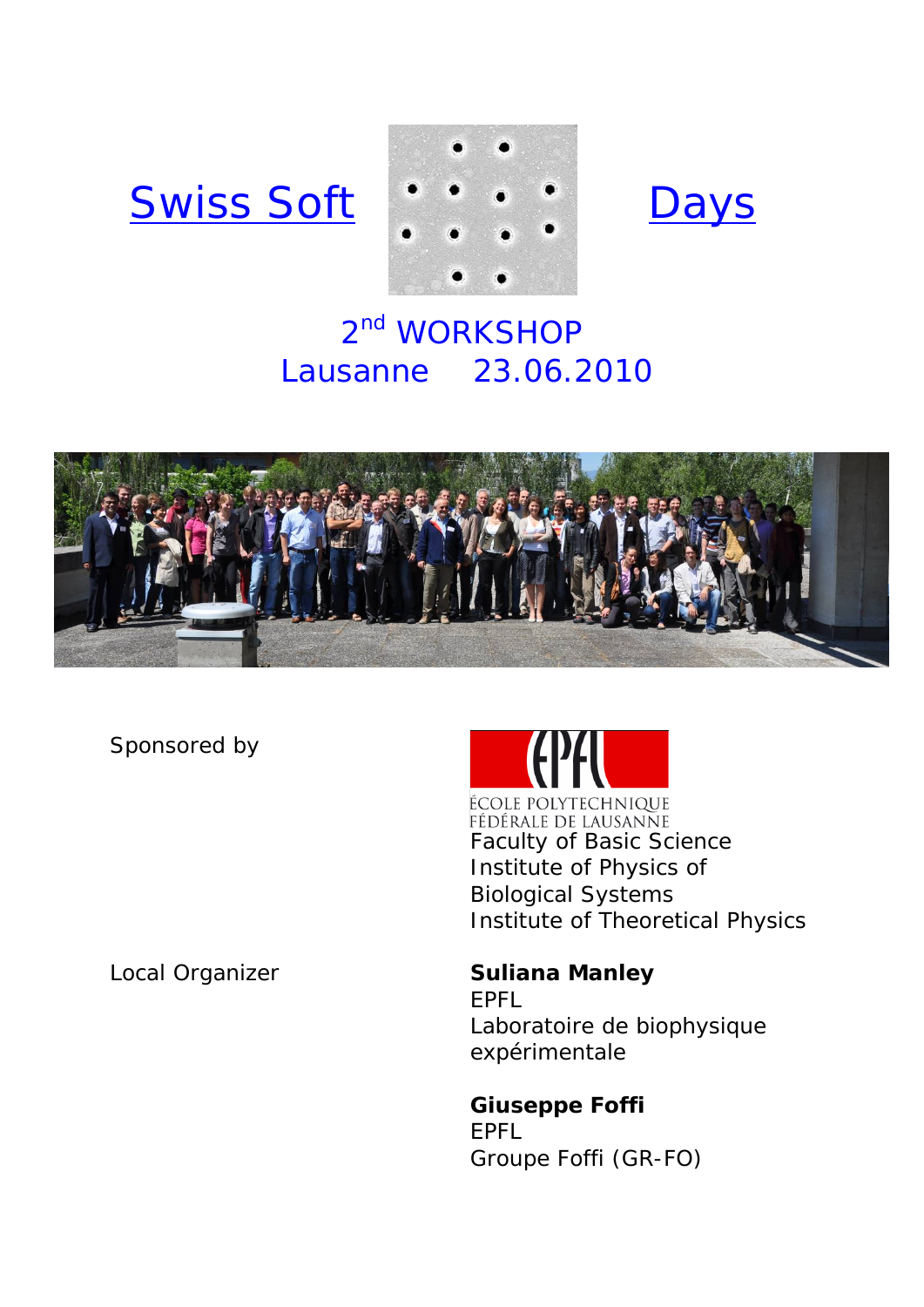# **Program**

| 10.00-10.05                                | Welcome                          |                                                                                                                            |
|--------------------------------------------|----------------------------------|----------------------------------------------------------------------------------------------------------------------------|
| <b>Theme 1: Materials &amp; Assemblies</b> |                                  |                                                                                                                            |
| 10.05-10.20                                | Dietsch<br>(U Fribourg)          | Nanoengineering of responsive hybrid anisotropic<br>particles                                                              |
| 10.20-10.35                                | Sanchez-Ferrer<br>(ETHZ)         | Inorganic-organic elastomer nanocomposites from<br>nanoparticles as crosslinking agents                                    |
| 10.35-10.50                                | Balog<br>(PSI)                   | Correlation between morphology, water uptake,<br>and proton conductivity in radiation grafted proton<br>exchange membranes |
| 10.50-11.05                                | Limbach<br>(Nestlé)              | Simulation of small molecules at the ice solution<br>interface                                                             |
| 11.05-11.20                                | Bischofberger<br>(U Fribourg)    | Bulk structure of water determining the<br>hydrophobic hydration of polymeric amphiphiles                                  |
| 11.20-11.35                                | Wolf<br>(IBM)                    | Self-assembly and soft lithography for<br>nanostructure fabrication                                                        |
| <b>Theme 2: BioPhysics</b>                 |                                  |                                                                                                                            |
| 11.35-11.50                                | Radenovic<br>(EPFL)              | DNA/ graphene hybrid nanostructures                                                                                        |
| 11.50-12.05                                | Lim<br>(U Basel)                 | Synthetic protein targeting to polyethylene glycol<br>with associated antibodies                                           |
| 12.05-13.30                                | Lunch/Coffee/Posters/Discussion  |                                                                                                                            |
| 13.30-13.45                                | Voets<br>(U Fribourg)            | Solvent-induced denaturation, self-assembly, and<br>gelation of globular proteins                                          |
| 13.45-14.00                                | Gabella<br>(EPFL)                | Plasma membrane tension and actin-dependent<br>protrusion forces in migrating cells                                        |
| 14.00-14.15                                | Savin<br>(ETHZ)                  | Capillary flow occlusion caused by impaired red<br>blood cells                                                             |
| 14.15-14.30                                | Melchionna<br>(EPFL)             | Multi-scale modeling of blood flows in extended<br>coronary arteries                                                       |
| 14.30-14.45                                | Pfohl<br>(U Basel)               | In situ dynamics and fluidics of soft and biological<br>matter                                                             |
| 14.45-15.45                                | <b>Coffee/Posters/Discussion</b> |                                                                                                                            |
| Theme 3: Colloids & Polymers               |                                  |                                                                                                                            |
| 15.45-16.00                                | Celebrano<br>(ETHZ)              | High sensitivity nanoscopy via interferometric<br>scattering microscopy                                                    |
| 16.00-16.15                                | Krishnan<br>(ETHZ)               | Geometry-induced trapping, levitation and<br>assembly of nanometric objects in a fluid                                     |
| 16.15-16.30                                | Mokhtari<br>(U Fribourg)         | Diffusion dynamics of colloidal rods at liquid (solid)<br>/ liquid interfaces                                              |
| 16.30-16.45                                | Sinha<br>(U Geneva)              | Prediction of the attractive double layer forces<br>between two different surfaces using charge<br>regulation effects      |
| 16.45-17.00                                | Dorsaz<br>(EPFL)                 | Diffusion-limited reactions in crowded<br>environments                                                                     |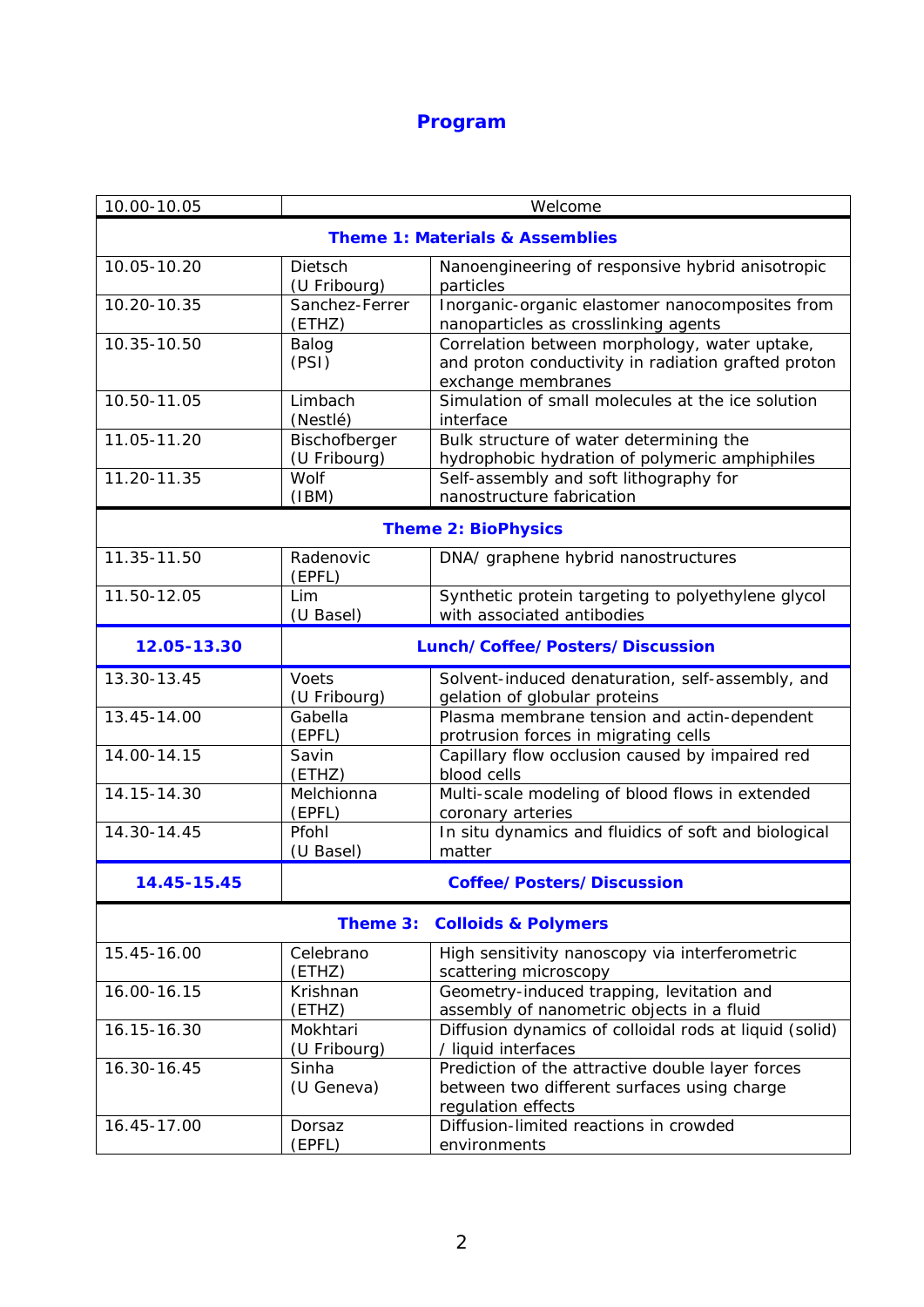## **Abstracts Talks**

## **Theme 1: Materials & Assembly 10.05 – 11.35**

## **Nanoengineering of responsive hybrid anisotropic particles**

## **H. Dietsch**

Adolphe Merkle Institute and Fribourg Center for Nanomaterials, University of Fribourg

In the process of creating new model colloidal systems, the control of the morphology of particles is often a challenge. The interest in various anisotropic particles has been recently growing, in particular since it opens new possibilities for optical devices and mechanical reinforcement of polymeric materials. Among the various geometrically anisotropic particles, ellipsoid colloids are especially attractive, since from a fundamental point of view they exhibit both higher packing densities than spheres. One of the limits of ellipsoidal particles is a synthetic issue. In the present paper, I will present an overview of the techniques we use leading to spindle and ellipsoidal shaped particles. Techniques presented can lead to multiresponsive colloidal systems using preferable crystalline growth, nanotemplating or mechanical stretching methods for example.

#### **Inorganic-Organic Elastomer Nanocomposites from Nanoparticles as Crosslinking Agents**

**Antoni Sánchez-Ferrerª**, Hervé Dietsch<sup>b</sup>, Mathias Reufer<sup>b</sup>, Raffaele Mezzengaª, Peter Schurtenberger<sup>b</sup>

- a) Institute of Food, Nutrition & Health, Food & Soft Materials Science, ETH Zürich
	- b) University of Fribourg, Adolphe Merkle Institute and Fribourg Center for Nanomaterials.

Magnetic inorganic-organic network nanocomposites are covalently crosslinked polymeric systems which can be found either in swollen state or in dry state and exhibit magnetic nanoparticles dispersed into the polymer matrix.<sup>1</sup> These materials have the combined advantages of organic polymers (flexibility and processability), and the inorganic nanoparticles (magnetic, optical and electrical properties).<sup>2</sup> Consequently they can elongate and contract under magnetic field gradients and behave as soft actuators.<sup>3</sup> The concentration of magnetite particles and the crosslinking density play an essential and important role in their magneto-elastic behavior. These nanocomposites can be formed by the precipitation of magnetic nanoparticles in the organic material before, during, or after the crosslinking process.<sup>4,5</sup>

We report on the synthesis of nanocomposite with integrated ellipsoidal silica-coated hematite (SCH) spindle type particles, which can act as crosslinking agents within an elastomeric matrix. Influence of the surface chemistry of the hematite leading either to dispersed particles or crosslinked particles to the elastomer matrix was studied via swelling, scattering and microscopy experiments. It appeared that without surface modification the SCH particle aggregate and act as defects whereas the surface modified SCH particles increase the crosslinking density and thus reduce the swelling properties of the nanocomposite in a good solvent. For the first time, inorganic SCH particles can be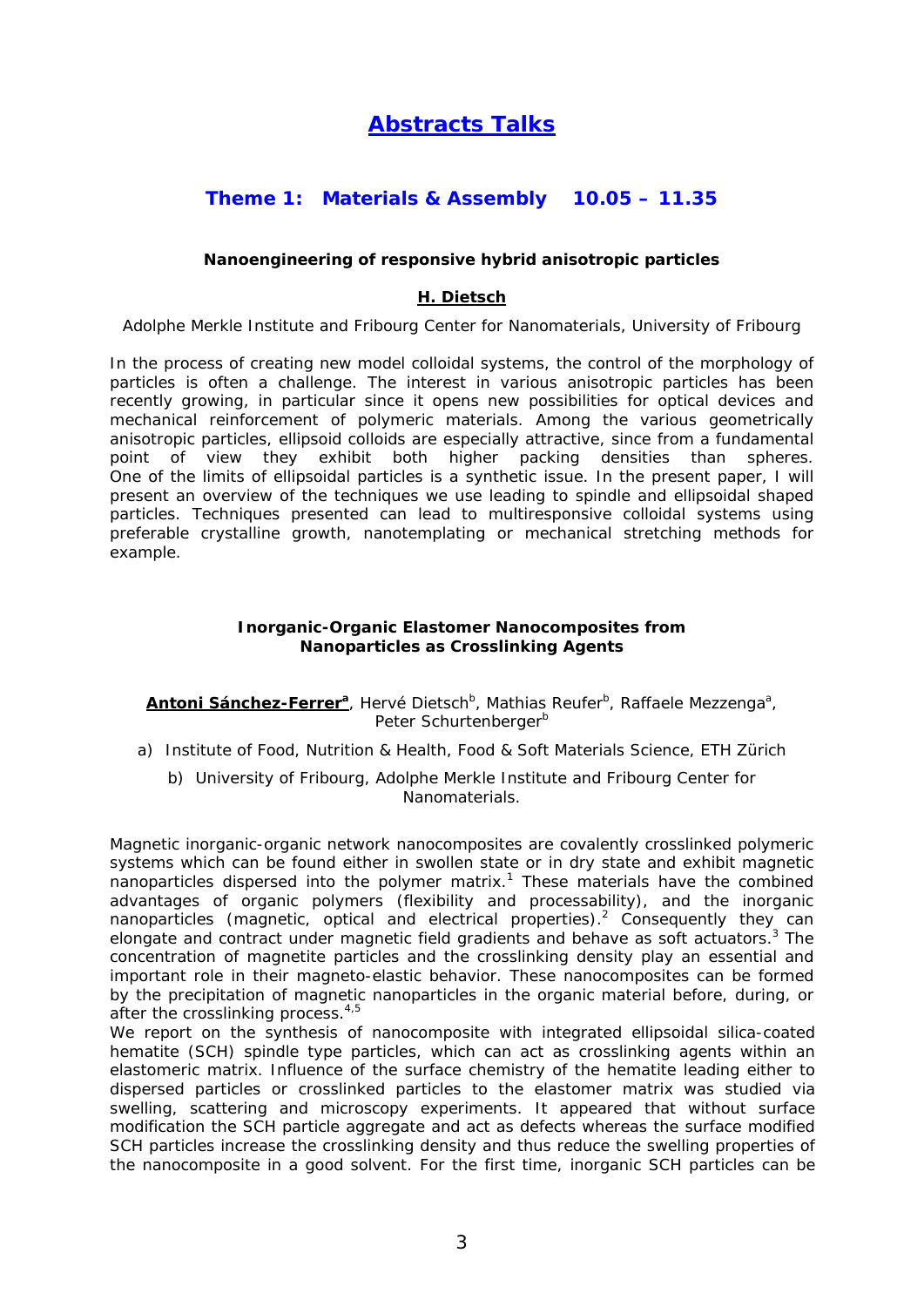

easily dispersed into a polymer network avoiding aggregation and enhancing the properties of the resulting inorganic-organic elastomer nanocomposite (IOEN).

The unswollen and swollen dimensions for the pure network (E0), with crosslinkable (E1), and non-crosslinkable nanoparticles (E2).

- 1) Zrínyi, M. *Trends Polym. Sci.* **1997**, *5*, 280-285.
- 2) Althues, H.; Henle, J.; Kaskel, S. *Chem. Soc. Rev.* **2007**, 36, 1454–1465.
- 3) Zrínyi, M.; Barsi, L.; Büki, A. *Polym. Gels Networks* **1997**, *5*, 415-427.
- 4) Zrínyi, M.; Barsi, L.; Szabó, D.; Kilian, H.G. *J. Chem. Phys.* **1997**, *106*, 5685-5693.
- 5) Mitsumata, T.; Ikeda, K.; Gong, J.P.; Osada, Y.; Szabó, D.; Zrínyi, M. *J. Appl. Phys.* **1999**, *85*, 8451-8456.

## **Correlation between Morphology, Water Uptake, and Proton Conductivity in Radiation Grafted Proton Exchange Membranes**

S. Balog<sup>a</sup>, U. Gasser<sup>a,b</sup>, K. Mortensen<sup>c</sup>, L. Gubler<sup>d</sup>, H. Ben Youcef<sup>d</sup>, and G. G. Scherer<sup>d</sup>

- a) Laboratory for Neutron Scattering, ETH Zürich & Paul Scherrer Institut b) Adolphe Merkle Institute, University of Fribourg
- c) Department of Natural Sciences, University of Copenhagen, Frederiksberg d) Electrochemistry Laboratory, Paul Scherrer Institut

We present small-angle neutron scattering studies of fully hydrated proton exchange membranes. To understand the relationship between morphology, water uptake, and proton conductivity, we applied the technique of contrast variation. Our membranes were synthesized by radiation-induced grafting of poly(ethylene-alt-tetrafluoroethylene) (ETFE) with styrene in the presence of crosslinker (divinylbenzene, DVB), and by sulfonating the polystyrene subsequently. Crosslinking allows the adjustment of the structural density of the grafted component, which highly influences the fuel cell relevant properties, such as water uptake and proton conductivity. We report on the domain structure, as observed by SANS, focusing on the impact of crosslinking on the relationship between the domain structure, water uptake, and proton conductivity.



**Figure 1:** The cross-sectional morphology visualization of a crosslinked and an uncrosslinked membrane in the hydrated state. Color code: Grey denotes nonhydrated domains. Black stands for poorly hydrated domains. The lightest shade marks water rich domains.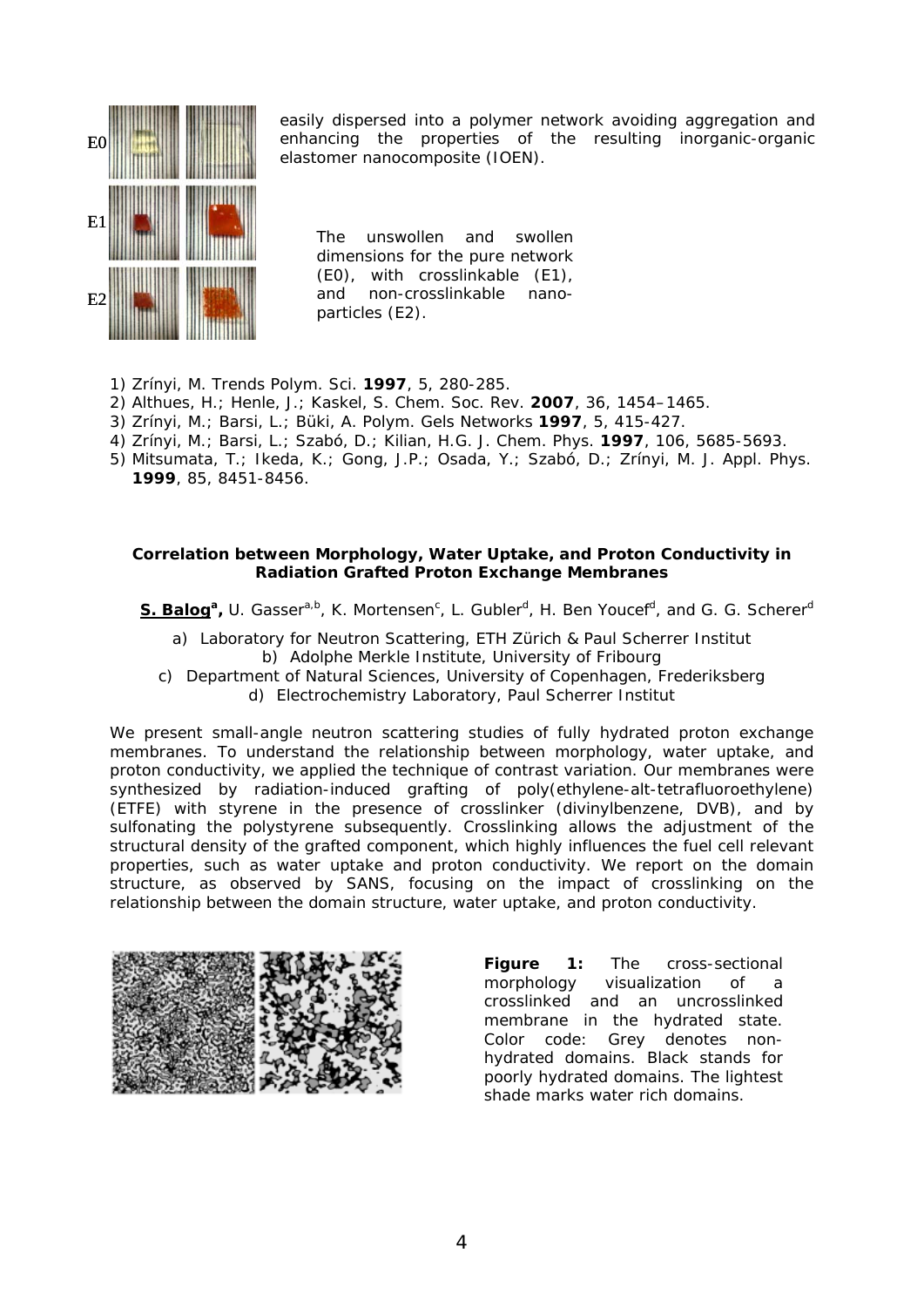

**Figure 2:** Proton conductivity versus volume fraction of water in the swollen membranes. The crosslinker level is a.) 0%, b.) 5%, c.) 8%, d.) 10%, e.) 15%, f.) 20%.

1) S. A. Gürsel, L. Gubler, B. Gupta, and G. G. Scherer. Radiation Grafted Membranes. In Fuel Cells I, volume 215 of Advances in Polymer Science, pages 157-217. 2008. 2) L. Gubler and G. G. Scherer. Radiation-grafted proton conducting membranes. In H. Yokokawa W. Vielstich, H. A. Gasteiger, editor, Handbook of Fuel Cells: Advances in Electrocatalysis, Materials, Diagnostics and Durability, volume 5 & 6. John Wiley & Sons

## Ltd, 2009.

#### **Simulation of small molecules at the ice solution interface**

### **Hans Jörg Limbach**

Nestlé Research Center, Lausanne

In a large number of industrial applications as well as in biology and medicine ice-water interfaces are frequently encountered. Despite their importance particularly the interaction of other molecules with this interface is only poorly understood. A better understanding of how small molecules influence the structure of frozen food is our main motivation for this study.

There are two facts that make this interface special and challenging: First, compared to an oil-water or water-air interface the ice-water interface is special, both ice and liquid water are both made from the same molecule, water (even though this is true for any solid liquid phase coexistence). Second, most applications are close to the melting point of ice, therefore the interface is highly dynamic and not clearly defined. Due to both reasons it is quite difficult to characterize the interface experimentally

Since both ice and liquid water are hydrophilic it is questionable whether the concept of hydrophilicity is appropriate to characterize the interaction of molecules with the ice water interface. Here I try to establish a new concept which ranks small chemical groups according to their affinity to ice, which I call 'pagophilicity' (from Greek: pagos-ice and philos - love). This would be interesting to know, since it would enable us to find molecules that act as a surfactant at the ice water interface.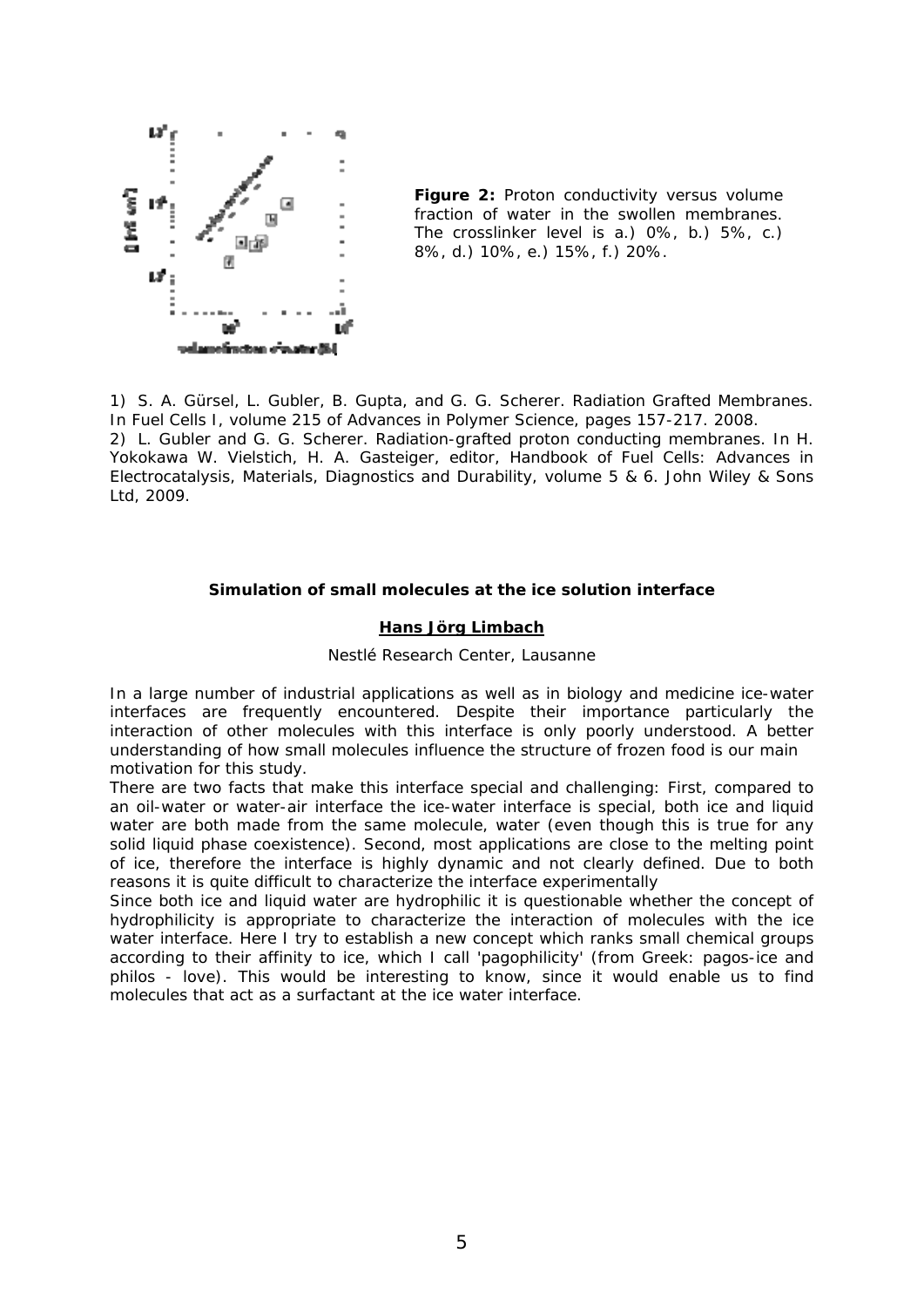## **Bulk structure of water determining the hydrophobic hydration of polymeric amphiphiles**

## Irmgard Bischofberger<sup>a</sup>, Paolo de los Rios<sup>b</sup> and Véronique Trappe<sup>a</sup>

a) Dept. of Physics, University of Fribourg b) Laboratory of Statistical Biophysics, ITP, EPF Lausanne

Poly-N-isopropyl acrylamide (PNiPAM) is a neutral amphiphilic polymer which exhibits a lower critical solution temperature (LCST). The general understanding of the existence of a LCST is that at low temperatures the hydrophobic part of the molecule is surrounded by a shell of water molecules that form H-bonds that are stronger and longer-lived than the H-bonds of bulk water. The hydration of the hydrophobic part is thus enthalpically favourable. At the LCST the water molecules have enough thermal energy to get released out of this shell, which leads to a gain in entropy of the water and results in the collapse of the polymer.

We investigate the influence of a second small amphiphile, ethanol, on the solubility of PNiPAM and find that small amounts of ethanol lower the LCST. We discuss this phenomenon considering that ethanol enhances the hydrogen bond network of the bulk water; its presence effectively changes the bulk properties and its effect on the solubility of PNiPAM is indirect.

## **Self-assembly and soft lithography for nanostructure fabrication**

## **Heiko Wolf**

## IBM Research GmbH, Zürich Research Laboratory

The special properties of nanoscale objects, such as metal and semiconductor nanoparticles, nanowires, or nanotubes, make them promising building blocks of novel optical and electronic devices. The systematic fabrication of devices usually requires the integration of these heterogeneous materials into a larger, ordered structure. More complex device architectures may, in addition, entail the selective assembly of several different types of small objects into pre-defined locations or demand an assembly with the correct orientation when such objects are non-spherical. We explore a technique that uses a combination of templated self-assembly and printing with elastomeric stamps to fabricate defined particle arrays with high yield and accuracy. The assembly step is performed from an aqueous colloidal suspension onto a patterned template. The template is a silicone elastomer replica of a 3D-structured silicon master. During an adhesive transfer step, the assembled particles are printed onto the target substrate.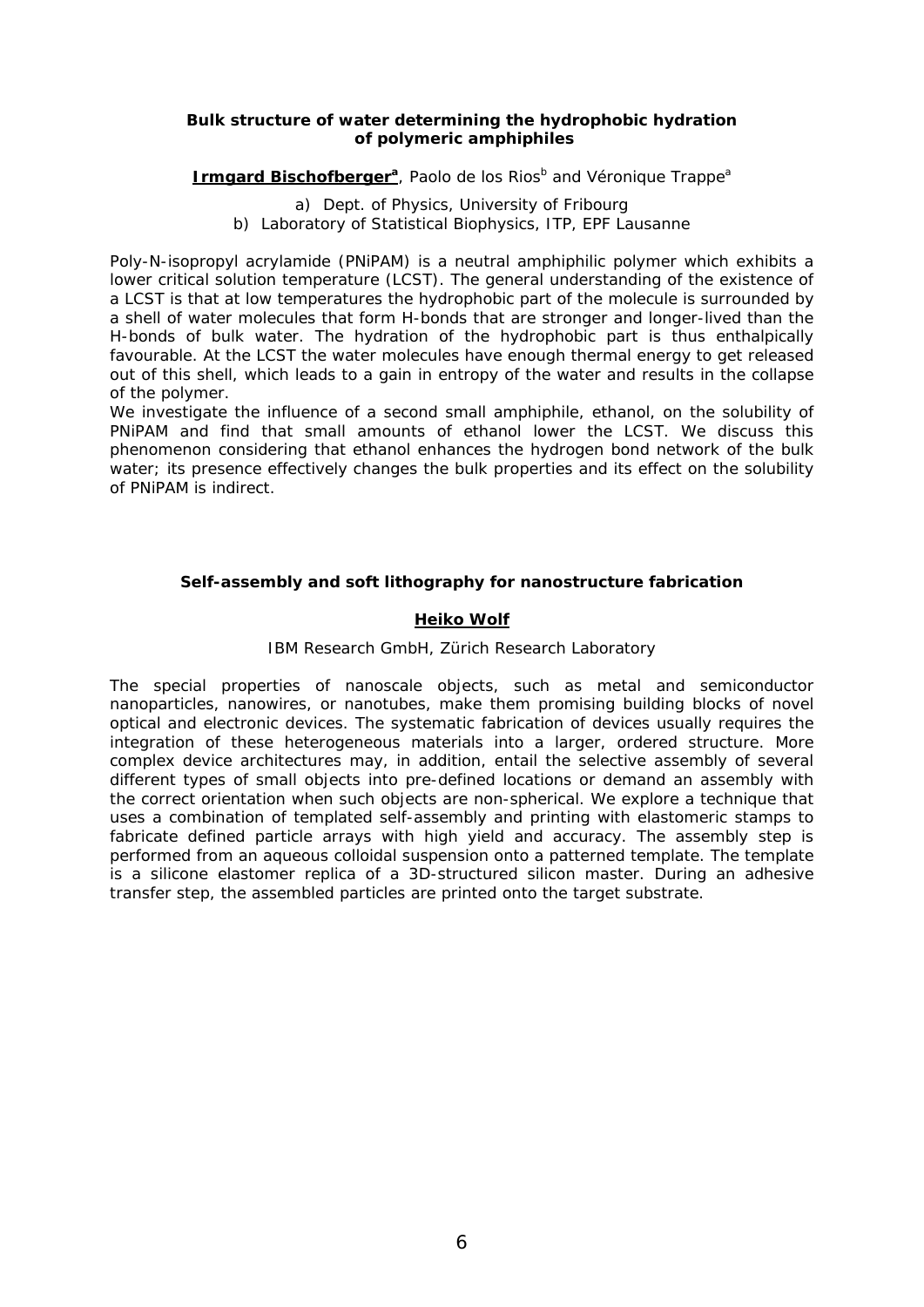## **Theme 2: BioPhysics 11.35-14.45**

## **DNA/ Graphene hybrid nanostructures**

**Aleksandra Radenovic,** Sudhir Husale, Floriano Traversi and Andras Kis

Laboratory of nanoscale biology, Institute of Bio-engineering, EPF Lausanne

Graphene is a single layer of two-dimensional  $sp<sup>2</sup>$  carbon atoms that are closely packed into honeycomb two-dimensional structure. This new kind of carbon nanostructured material was first produced in 2004  $<sup>1</sup>$  and since then it has attracted great attention due</sup> to its exceptional electronic  $2-3$ , mechanical  $4-7$  and thermal properties  $8$ . Those properties make graphene an ideal candidate for the future substrate of hybrid organic-inorganic nanostructures. On the other hand, hybrid organic–inorganic nanostructures are appealing due to their ability to combine the best properties of the two components. Among organic molecules, DNA properties such as hybridization, convenient synthesis of designed sequences, and its widespread application in structural DNA nanotechnology<sup>9-11</sup> could match exceptional graphene properties. With a new naonmaterial such as graphene, come new opportunities to revisit old problems as well as to pose new ones. Indeed, ssDNA-carbon-nanotube (ssDNA-CNT) hybrid nanostructures have been used for following applications: CNT solubilization  $12$ , sorting  $13$  and patterned placement of nanotubes <sup>14</sup>Our group works in the field of DNA nanotechnology based research where our main focus is to implement DNA origami structures into nanoelectronics and use various nanostructures for biological applications. DNA origami is a technique in which a long single strand of DNA is folded into any predetermined shape and can display 6-nmresolution patterns of binding sites, thus can allow complex arrangements of carbon nanotubes, silicon nanowires, or quantum dots. We use graphene as substrate for controlled placement and orientation of DNA origami in a desired direction.

1) K. S. Novoselov, A. K. Geim, S. V. Morozov, D. Jiang, Y. Zhang, S. V. Dubonos, I. V. Grigorieva and A. A. Firsov, Science **306** (5296), 666-669 (2004).

2) K. S. Novoselov, A. K. Geim, S. V. Morozov, D. Jiang, M. I. Katsnelson, I. V. Grigorieva, S. V. Dubonos and A. A. Firsov, Nature **438** (7065), 197-200 (2005).

3) Y. B. Zhang, Y. W. Tan, H. L. Stormer and P. Kim, Nature **438** (7065), 201-204 (2005).

4) S. S. Verbridge, H. G. Craighead and J. M. Parpia, Applied Physics Letters **92** (1), - (2008).

5) J. C. Meyer, A. K. Geim, M. I. Katsnelson, K. S. Novoselov, T. J. Booth and S. Roth, Nature **446** (7131), 60-63 (2007).

6) J. C. Meyer, A. K. Geim, M. I. Katsnelson, K. S. Novoselov, D. Obergfell, S. Roth, C. Girit and A. Zettl, Solid State Communications **143** (1-2), 101-109 (2007).

7) J. S. Bunch, A. M. van der Zande, S. S. Verbridge, I. W. Frank, D. M. Tanenbaum, J. M. Parpia, H. G. Craighead and P. L. McEuen, Science **315** (5811), 490-493 (2007).

8) A. A. Balandin, S. Ghosh, W. Z. Bao, I. Calizo, D. Teweldebrhan, F. Miao and C. N. Lau, Nano Letters **8** (3), 902-907 (2008).

9) S. M. Douglas, H. Dietz, T. Liedl, B. Hogberg, F. Graf and W. M. Shih, Nature **459** (7245), 414-418 (2009).

10) E. S. Andersen, M. Dong, M. M. Nielsen, K. Jahn, R. Subramani, W. Mamdouh, M. M. Golas, B. Sander, H. Stark, C. L. P. Oliveira, J. S. Pedersen, V. Birkedal, F. Besenbacher, K. V. Gothelf and J. Kjems, Nature **459** (7243), 73-U75 (2009).

11) P. W. K. Rothemund, Nature **440** (7082), 297-302 (2006).

12) M. Zheng, A. Jagota, E. D. Semke, B. A. Diner, R. S. Mclean, S. R. Lustig, R. E. Richardson and N. G. Tassi, Nature Materials **2** (5), 338-342 (2003).

13) M. Zheng, A. Jagota, M. S. Strano, A. P. Santos, P. Barone, S. G. Chou, B. A. Diner, M. S. Dresselhaus, R. S. McLean, G. B. Onoa, G. G. Samsonidze, E. D. Semke, M. Usrey and D. J. Walls, Science **302** (5650), 1545-1548 (2003).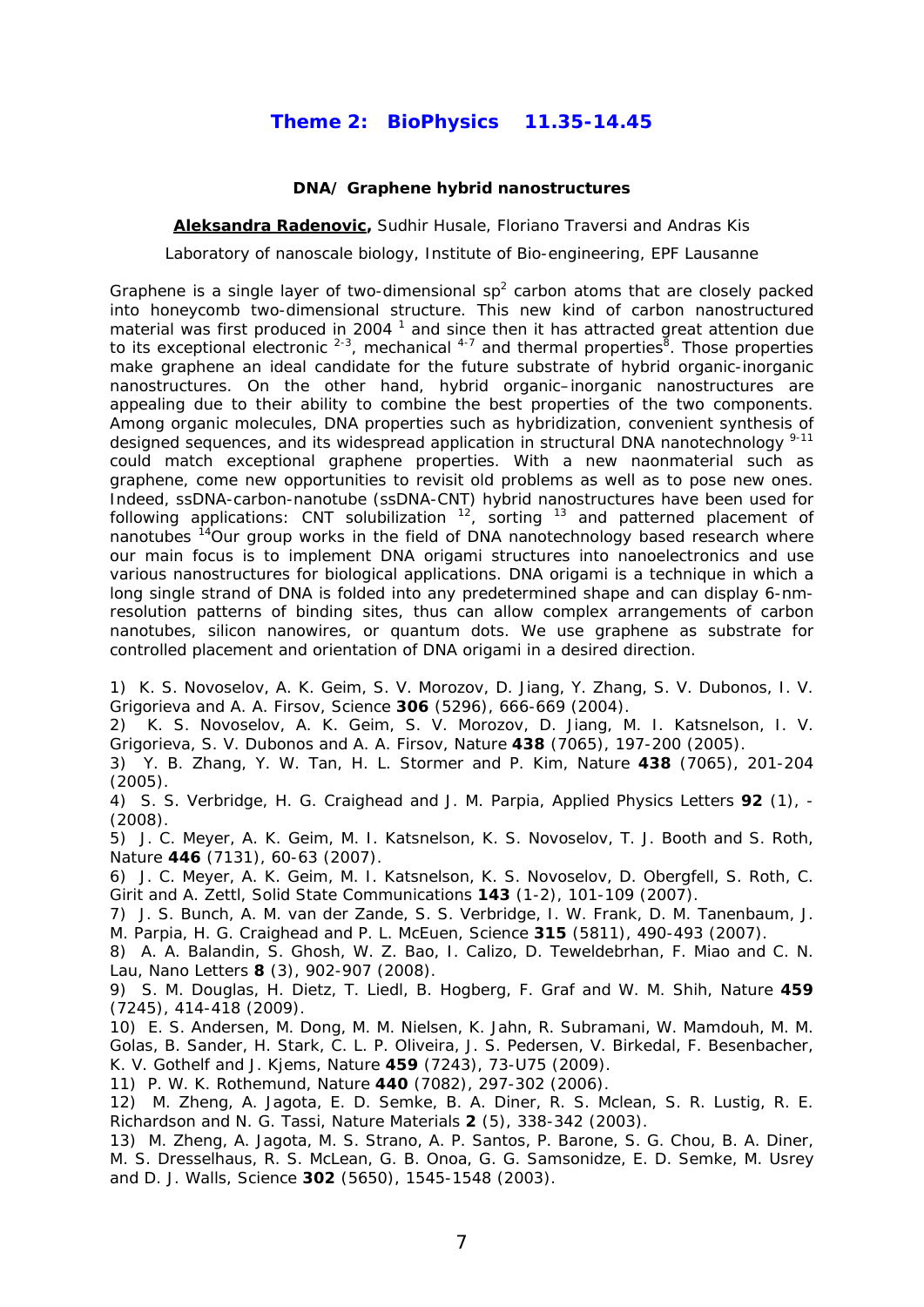14) R. S. McLean, X. Y. Huang, C. Khripin, A. Jagota and M. Zheng, Nano Letters **6** (1), 55-60 (2006).

## **Synthetic protein targeting to polyethylene glycol with associated antibodies**

Janne T. Hyotyla<sup>a</sup>, Jie Deng<sup>b</sup> and **Roderick Y.H. Lim<sup>a</sup>** 

a) Biozentrum and the Swiss Nanoscience Institute, University of Basel

b) Institute of Materials Research and Engineering, A\*STAR (Agency for Science, Technology and Research), 3 Research Link, Singapore

"Protein targeting" refers to the sorting mechanism by which proteins are delivered to the correct spatial location within the cell. This ability to sift out and direct specific molecules via molecular recognition from a biologically complex environment to site-selective locations with - nanoscale precision - is truly unprecedented from a physical point of view. In this work, we have conceived of a synthetic system that replicates the basic hierarchical principles of protein targeting to sort proteins from a complex liquid environment to highly localized polyethylene glycol (PEG) brushes with nanoscale precision. Owing to its non-fouling property, only specific secondary IgG "cargoes" are exclusively targeted to PEG via the "chaperone"-like action of PEG-binding antibodies whereas unspecific molecules are repelled. Our assay is robust, reversible and reproducible in blood serum, which attests to the unique properties of PEG that complement its effectiveness as a biointerface material (i.e. PEGylation). By harnessing the protein-like behaviour of polymers for bio-molecular recognition, synthetic protein targeting imparts hierarchical control over molecular transport processes in multicomponent systems with wide-ranging implications spanning from bio-sensing technologies to micro/nanofluidic transport processes more generally.

## **Solvent-induced denaturation, self-assembly, and gelation of globular proteins**

**Ilia Voets**<sup>a</sup>, Christian Moitzi<sup>a</sup>, Elizabeth Areas<sup>b</sup> and Peter Schurtenberger<sup>a</sup>

a) Adolphe Merkle Institute, University of Fribourg b) Departamento de Química Fundamental, Instituto de Química, Universidade de São Paulo

Understanding and controlling the behaviour of (concentrated) protein solutions is of central importance to various fields of science and industry, ranging from the preparation of highquality crystals for protein crystallography to the prevention of undesirable aggregation in protein condensation diseases and from the stability of the cytosol to the preparation of highprotein foods. We thus need to better understand protein-protein interactions that govern both the equilibrium and non-equilibrium phase behaviour, determining which phase (crystal, fluid, gas) is the most favourable in terms of free energy and whether it is accessible; i.e. whether the system is not kinetically arrested along the path towards thermodynamic equilibrium. The task is far from easy as the total interaction potential consists of many contributions due to electrostatic and van der Waals forces, excluded volume and hydration effects, hydrogen bonding, salt bridging, and ion binding, and so forth. However, it has been successfully demonstrated that - in certain cases - the 'true' interaction potential can be replaced by a much more simplified form consisting for example of a short-range attraction and a long-range repulsion.

In this contribution, we will discuss the effect of dimethylsulfoxide (DMSO) addition to aqueous protein solutions under conditions where the proteins interact through a mixed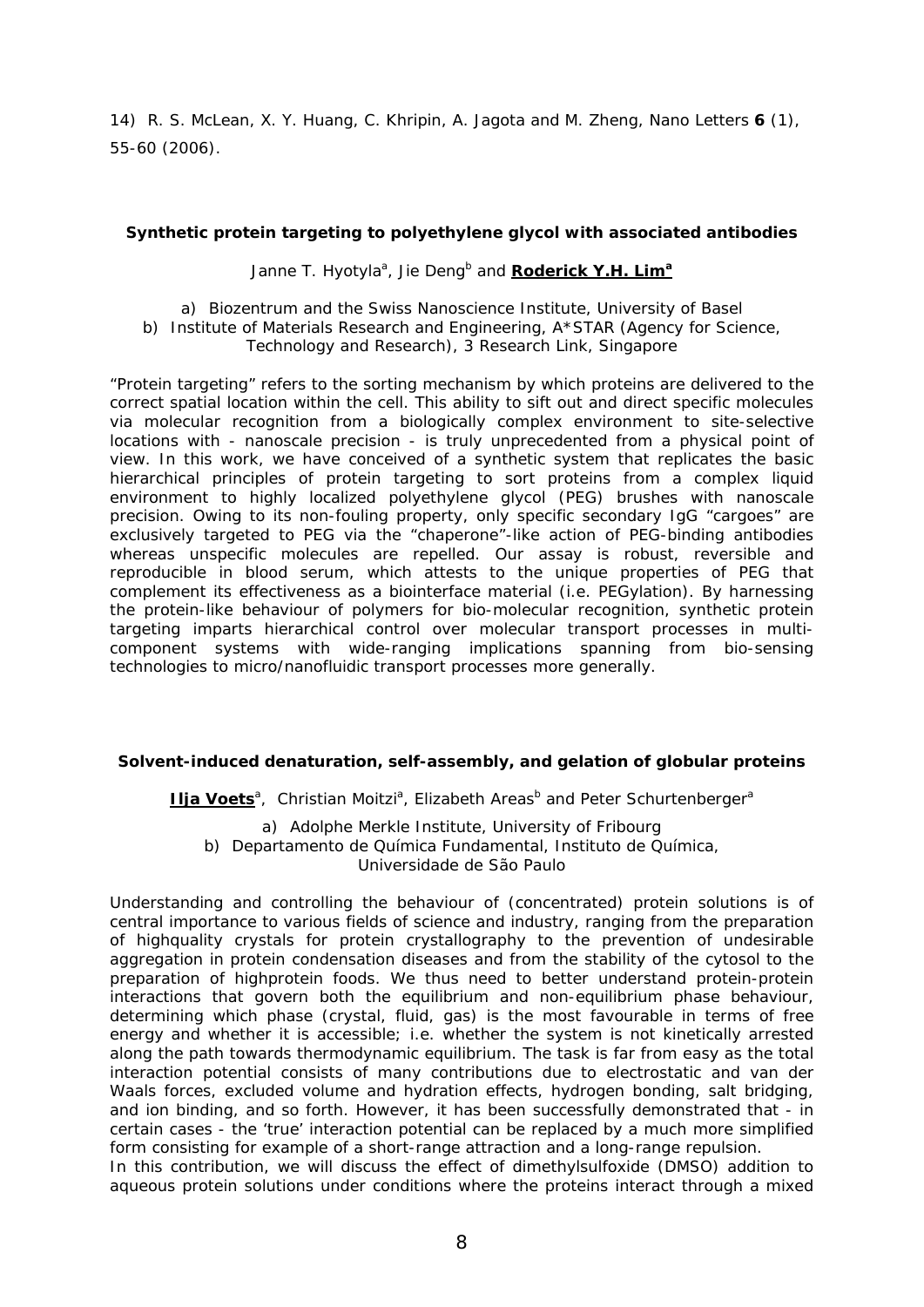potential consisting of a short-range attraction and a long-range repulsion. We are interested in the solvent mixture DMSO/H2O as it has been shown to generate transparent lysozyme gels above certain critical values of both the DMSO volume fraction and lysozyme concentration.

We compare solvent-induced denaturation, self-assembly, and gelation of various globular proteins and attempt to relate the differences in behaviour to differences in the isoelectri points and structure in terms of the amino acid composition, amino acid sequence, and the amount of disulfide bonds.



**Figure 1.** Artist impression of DMSO-induced denaturation in lysozyme/DMSO/water solutions. The different conformational states are referred to as 'quasi-native' (left), 'unfolded' (middle), and 'partially collapsed' (right).

## **Plasma membrane tension and actin-dependent protrusion forces in migrating cells**

Chiara Gabella<sup>a</sup>, Elena Bertseva<sup>b</sup>, J. Jacques Meister<sup>a</sup>, Ivo Sbalzarini<sup>c</sup>, Alexander Verkhovsky<sup>a</sup>

a) Laboratoire de Biophysique Cellulaire, EPF Lausanne b) Laboratoire de physique de la matière complexe, EPF Lausanne c) Institute of Theoretical Computer Science and Swiss Institute of Bioinformatics, ETH Zürich

Cytoskeletal forces generated by filament assembly and molecular motors, and plasma membrane tension are believed to control cell shape and participate in cell migration. In particular, membrane tension opposes actin assembly at the leading edge of migrating cells, and it was suggested that the balance between membrane tension and actin assembly force controls edge protrusion rate and cell shape. However, membrane tension and protrusive forces have not been measured under comparable conditions and it is not known if the membrane tension is strong enough to affect the protrusion rate. To answer this question, we used the same optical trap setup to measure membrane tension and protrusive forces in rapidly migrating fish epidermal keratocytes. Membrane tethers were utilized to evaluate membrane tension, while placing the trapped bead in the way of the cell $a \in \mathbb{N}$ s leading edge provided the estimation of the protrusion force. The measurements yielded similar ranges of values for both forces (few tens of piconewtons), suggesting that membrane tension can contribute significantly to the control of protrusion rate. Further we investigated if the control by membrane tension contributes to the coordination between front protrusion and retraction at the back of migrating cells. Inhibition of myosin-dependent contractility by blebbistatin resulted in a significant reduction of protrusion rate in migrating keratocytes. However, membrane tension in blebbistatin-treated cells was not higher than in untreated cells, suggesting that a different mechanism rather than a direct control by membrane tension is responsible for reduction of the protrusion rate. We are currently extending the analysis of membranecytoskeletal interaction to the protrusion dynamics during injury repair in migrating cells. Supported by SystemsX IPhD grant.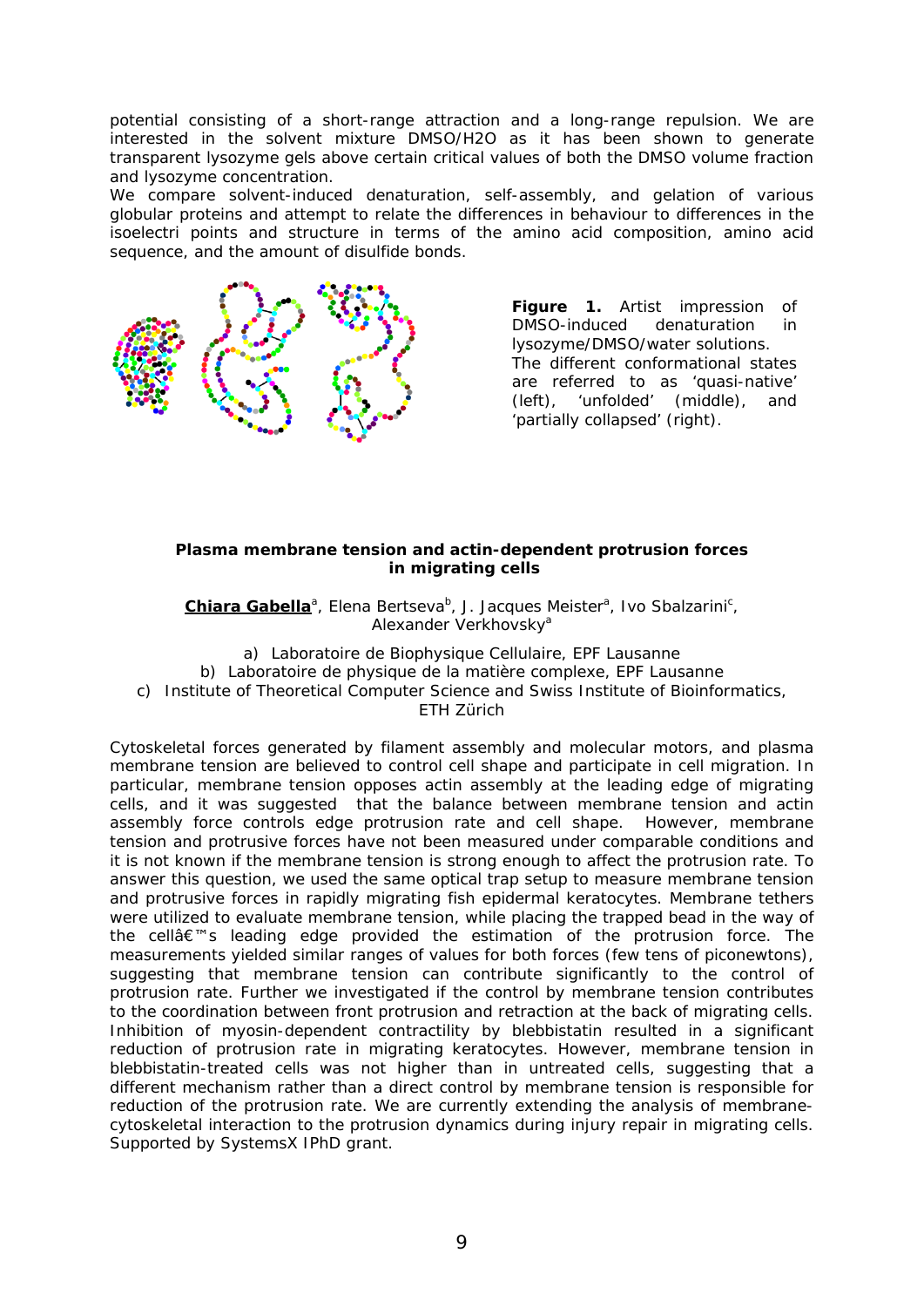## **Capillary flow occlusion caused by impaired red blood cells**

## **<u>T. Savin</u><sup>a</sup> and L. Mahadevan<sup>b</sup>**

a) ETH Zürich

b) Harvard University

The increase of the red blood cells (RBCs') stiffness in the sickle cell disease is believed to be the predominant factor at the onset of vaso-occlusive event. To quantify the effect of cell's deformability on its ability to flow, we studied the motion of a single swollen RBC in a capillary. We used a tapered glass capillary with inner diameter as low as 3 microns, and track the squeezed cell driven by a controlled pressure drop. This allowed us to simultaneously measure the variations of the RBC velocity as a function of the pressure gradient and of the local capillary diameter in a single experiment. At diameters below 5 microns, the membrane tension increases, thus effectively decreasing the cell's deformability, and the cell's velocity almost vanishes. In this regime, the velocity varies with the pressure head according to a characteristic power-law. We analyze our findings in terms of an elasto-hydrodynamic model for soft lubrication.

## **Multi-scale modeling of blood flows in extended coronary arteries**

## **Simone Melchionna**

Laboratory of Multiscale Modeling of Material, EPF Lausanne

The rheology of blood in large and medium-size vessels attracts much attention in view of understanding the physical basis of atherogenesis, the formation of atherosclerotic plaques in the endothelium. It is found that the occurrence of plaques strongly correlates with the regions of low shear stress in endothelial wall.

There are several physical factors contributing to modulating this behavior, such as the crowding of red blood cells near the endothelium and the complex interplay between hydrodynamics and suspended cells.

Red blood cells are by large the most important elements of bloods and their structural and dynamical response lay at the heart of multi-scale and multi-functional behavior.

In this talk, I will describe a strategy to simulate large-scale cardiovascular systems, with particular focus on coronary arteries.

Large-scale simulations up to tens of millions of red blood cells in fully blown coronary systems provide a wealth of novel information about the erratic motion of red blood cells, and their structural and dynamical heterogeneities, with crucial implications on the physiopathology of cardiovascular diseases.

## *In situ* **dynamics and fluidics of soft and biological matter**

## **Thomas Pfohl**

## Departement Chemie, Universität Basel

The hierarchical self-organization of biological matter in cells, tissues, and organisms is one of the most fascinating phenomena in life science. Therefore, great efforts are devoted to elucidate the dynamics of the self-organization processes as well as to mimic these biological systems. As many biological processes consist of a series of transient steps in their reaction pathways that are undetectable in bulk measurements,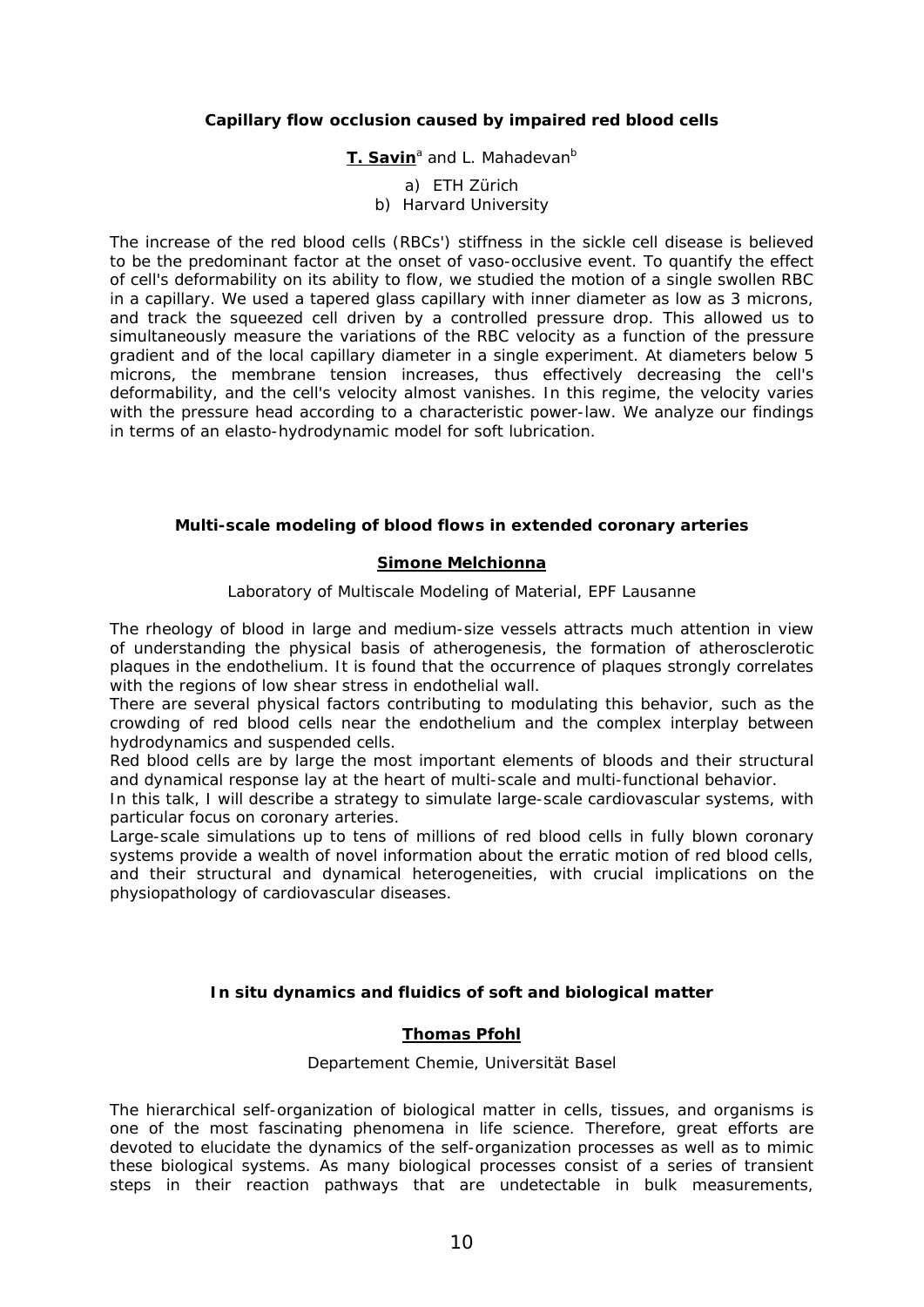microfluidic-based experiments provide an opportunity to study the complexity of hierarchical dynamic and structural assembly and to generate models, which reproduce biological processes *in vitro.* Thus, detection in microfluidics can reveal transient steps far from equilibrium, even if they exist only briefly, revealing fundamental information about reaction mechanisms. By combining optical and spectroscopic microscopy, scanning small angle X-ray scattering and X-ray photon correlation spectroscopy with state of the art microfluidic technologies, we are able to characterize the self-assembly of chromatin-like materials, the bundling and network formation of filamentous proteins and their complex response on external stimuli and hydrodynamic flow on a mesoscopic as well as molecular scale.

Our studies on the behavior of soft biological objects under microflow conditions, such as cross-streamline migration and tumbling, may have apart from their fundamental relevance a great impact in biotechnical applications, such as analyzing and sorting individual molecules or organisms based on of their mechanical properties. In experiments with the unicellular parasite *Trypanosoma brucei* the impact of microscopic motility of on the overall swimming behavior of the parasite is analyzed. We observe that motility induced hydrodynamic drag forces help to protect trypanosomes against complement-mediated immune destruction in culture.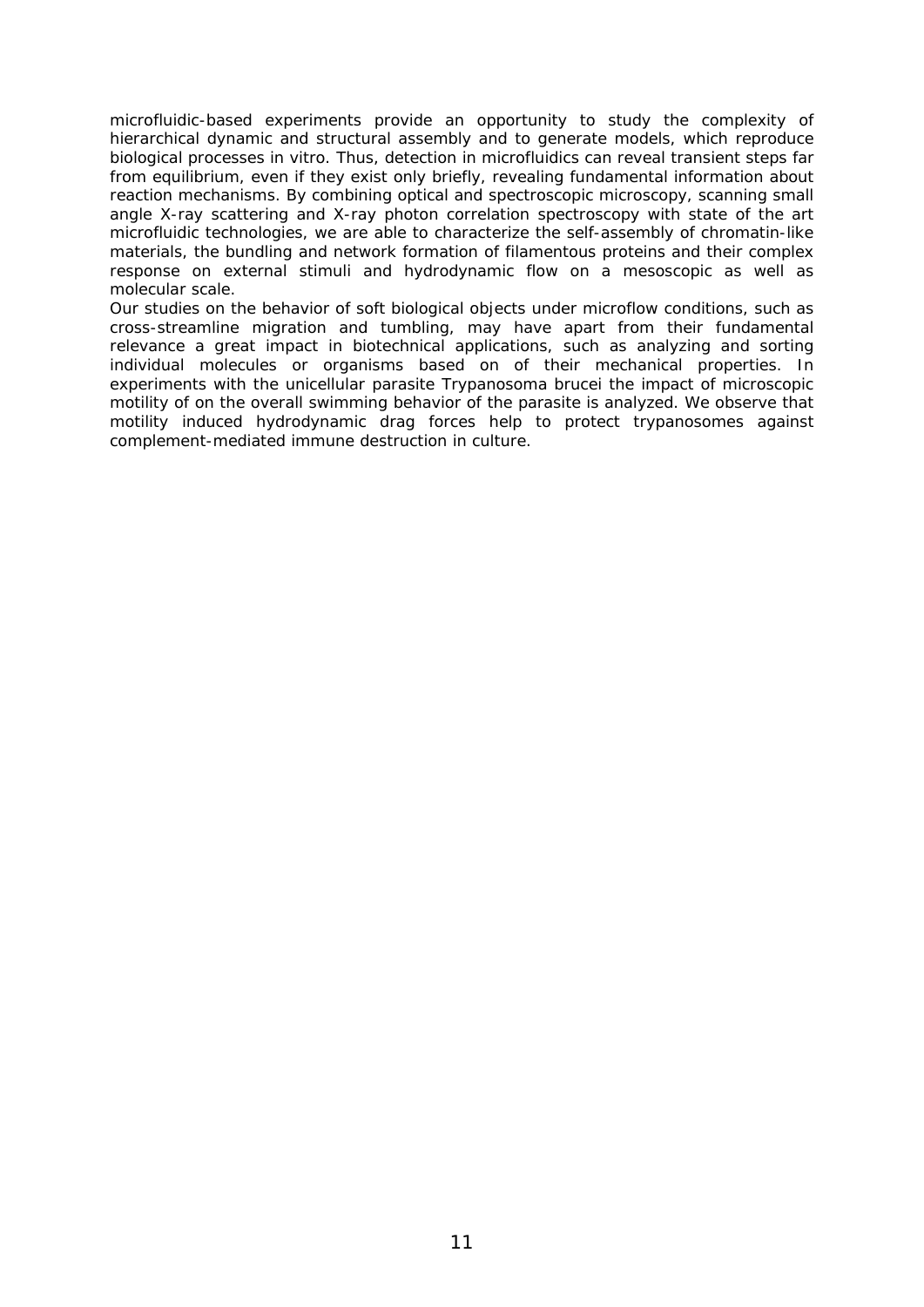## **Theme 3: Colloids & Polymers 15.45 – 17.00**

## **High sensitivity nanoscopy via interferometric scattering microscopy**

**M. Celebrano**<sup>a</sup>, P. Kukura<sup>b</sup>, A. Renn<sup>a</sup>, and V. Sandoghdar<sup>a</sup>

a) Nano-optics group, Laboratory for Physical Chemistry, ETH Zürich b) Department of Chemistry, University of Oxford

High sensitivity detection of condensed matter is of fundamental importance in analytics and diagnostics at the nanoscale. The advent of single molecule fluorescence detection has already enabled a series of achievements that would not have been possible with ensemble techniques. However, all existing single-molecule methods require highly efficient fluorophores and, therefore, fail to access the great majority of species in our surrounding. As a result, recent works have reported high sensitivity detection based on the excitation of resonant pathways in matter (e.g. scattering, absorption, stimulated emission). Here we will report on the development interference scattering microscopy (iSCAT). This technique exploits the interference between the light scattered by a nanoobject and that of the exciting beam to enhance the scattering (extinction) signal from the object itself. After an introduction on the basic concepts of iSCAT, I will focus on the experimental results obtained and the detection sensitivity achievable by this technique. In particular, I will concentrate on the detection and the spectroscopy of very small single plasmonic nanoparticles. Then, I will introduce specific experimental achievements in the fluorescence-free detection and tracking of dielectric nano-objects (i.e. single quantum dots, single viruses and proteins) and describe the progressive improvements of iSCAT sensitivity in the last years.

## **Geometry-induced trapping, levitation and assembly of nanometric objects in a fluid**

**M. Krishnan**, N. Mojarad & V. Sandoghdar

Laboratory for Physical Chemistry, ETH Zürich

The ability to trap an object in space, whether a single atom or a macroscopic entity, is of primary importance in fields ranging from quantum optics to softcondensed matter physics, biophysics, and clinical medicine. Many sophisticatedmethodologies have been developed to counter the randomizing effect of Brownianmotion in solution, but stable trapping of nanometric objects remains verychallenging. For example, optical tweezing requires sufficiently polarizableobjects and is therefore unsuitable for manipulating small macromolecules. Anewer technique has succeeded in trapping single molecules, but this relies onactive feedback and does not offer nanoscopic confinement. Here we present afluidic trap concept that addresses these issues and provides trapping andlevitation of single charged nano-objects such as gold particles, polymer beads, andlipid vesicles for up to several hours. The principle is based on the spatialmodulation of the electrostatic potential created in a topographically-tailoredfluidic nanoslit. As a result, the trap requires no external intervention and is freeof constraints imposed by the object  $a \in \mathbb{R}^N$ s mass or dielectric function. The stiffness andstability of the trap can be tuned by varying the geometry of the system and theionic strength of the environment. The technique may be readily integrated withother manipulation mechanisms and holds great promise for contact-freeconfinement of single proteins and macromolecules, sorting and fractionation ofnano-objects, and the assembly of high-density arrays with applications rangingfrom biophysics to nanophotonics.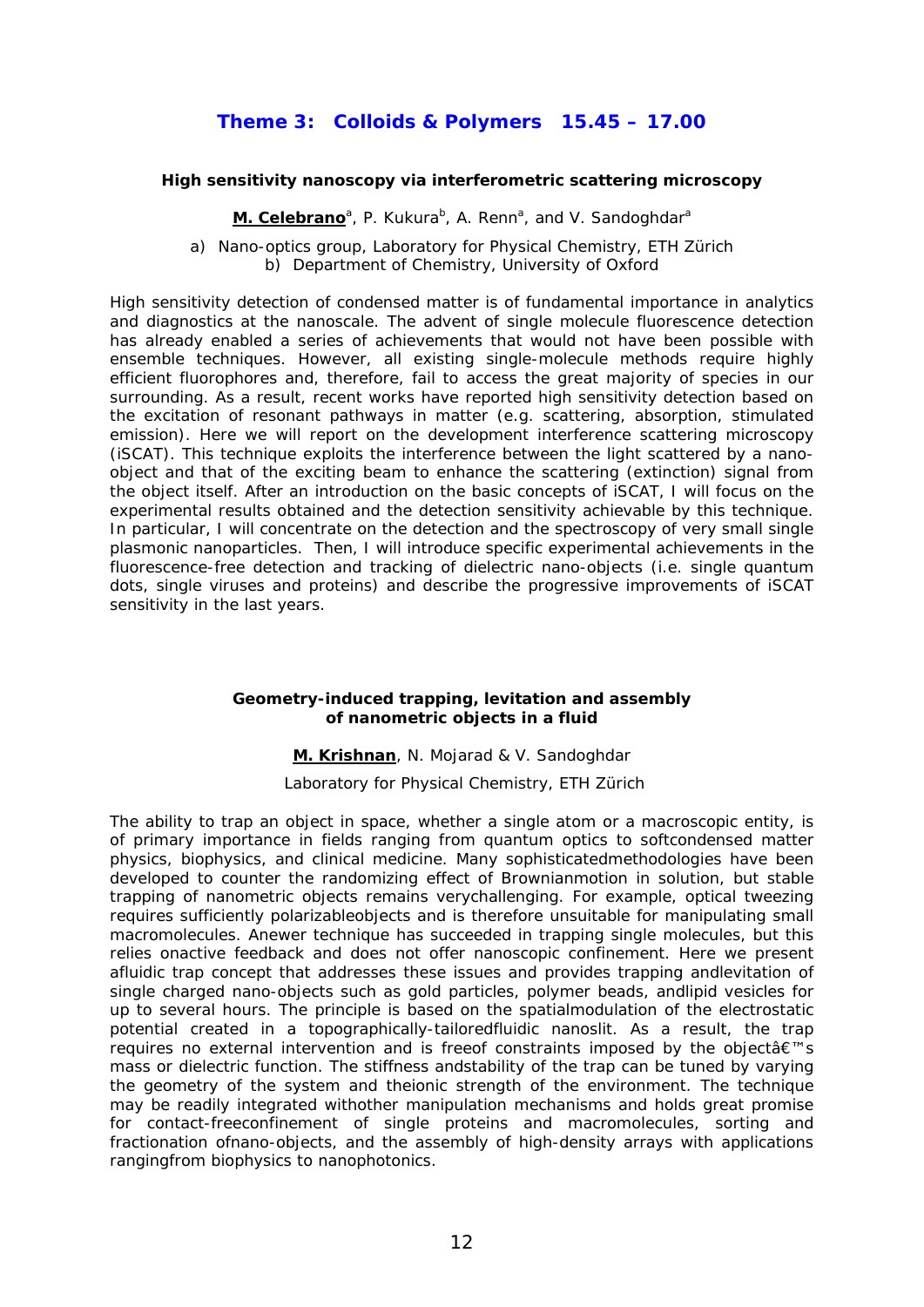## **Diffusion dynamics of colloidal rods at liquid (solid) / liquid interfaces**

Tahereh Mokhtari<sup>a</sup>, Reinhard Sigel<sup>a</sup>, Cristina Fernández-López<sup>b</sup>, and Peter Lang<sup>c</sup>

- a) Adolphe Merkle Institute, Université de Fribourg
- b) Departamento de Química Física, Universidade de Vigo
- c) Forschungszentrum, Institut für Festkörperforschung, Jülich

The dynamics of gold nanorods located within an oil-water interface and in the vicinity of a wall was studied using an evanescent wave dynamic light scattering (EWDLS) technique. The in-plane diffusion of the gold nanorods at the oil/water interface was found to be significantly slower than the bulk diffusion. In case of solid/liquid interface, the dynamics of the colloidal particles were comparable to the bulk diffusion. Ongoing theoretical work and computer simulations support this finding. Accordingly, a significant deviation from bulk dynamics should be observable only when the width of the rods is in the order of the evanescent wave penetration depth.

## **Prediction of the Attractive Double Layer Forces between Two Different Surfaces Using Charge Regulation Effects**

P. Sinha<sup>a</sup>, I. Popa<sup>b</sup>, M. Finessi<sup>a</sup>, P. Maroni<sup>a</sup>, G. Papastavrou<sup>c</sup> and M. Borkovec<sup>a</sup>

a) Department of Inorganic, Analytical, and Applied Chemistry, University of Geneva b) Department of Biological Sciences, Columbia University, New York c) Physical Chemistry II, University of Bayreuth

Direct force measurements between oppositely charged colloidal latex particles in aqueous electrolyte solutions were carried out with an atomic force microscope. Charge regulation effects describe quite well the observed attraction force profiles up to inter colloidal spacing of the order of Debye length. Moreover, when one of the surfaces is close to neutral, these effects even determine the sign of the double-layer force. The surface potentials and regulation parameters are determined from force data obtained in symmetric systems. We clearly show that charge regulation effects are essential in order to quantify double-layer forces in asymmetric systems with the Poisson Boltzmann theory.

## **Diffusion-limited reactions in crowded environments**

N. Dorsaz<sup>a</sup>, C. De Michele<sup>b</sup>, F. Piazza<sup>c</sup>, P. De Los Rios<sup>c</sup> and G. Foffi<sup>a</sup>

a) IRRMA & ITP, EPF Lausanne

- b) Dipartimento di Fisica, Universita di Roma La Sapienza
- c) Laboratory of Statistical Biophysics, ITP, EPF Lausanne

Diffusion-limited reactions are commonly found in biochemical processes such as enzyme catalysis, protein aggregation or complexation in cells. These processes are characterized by their reaction rate k which is the number of reactions per unit time. The simplest model of diffusion-limited encounter has been introduced by Smoluchowski under the hypothesis of infinite dilution and chemically isotropic spherical reactants. The Smoluchowski framework has been widely used to describe reactions occurring in vivo. However, biological environments are crowded: cell's cytoplasm, for instance, contains a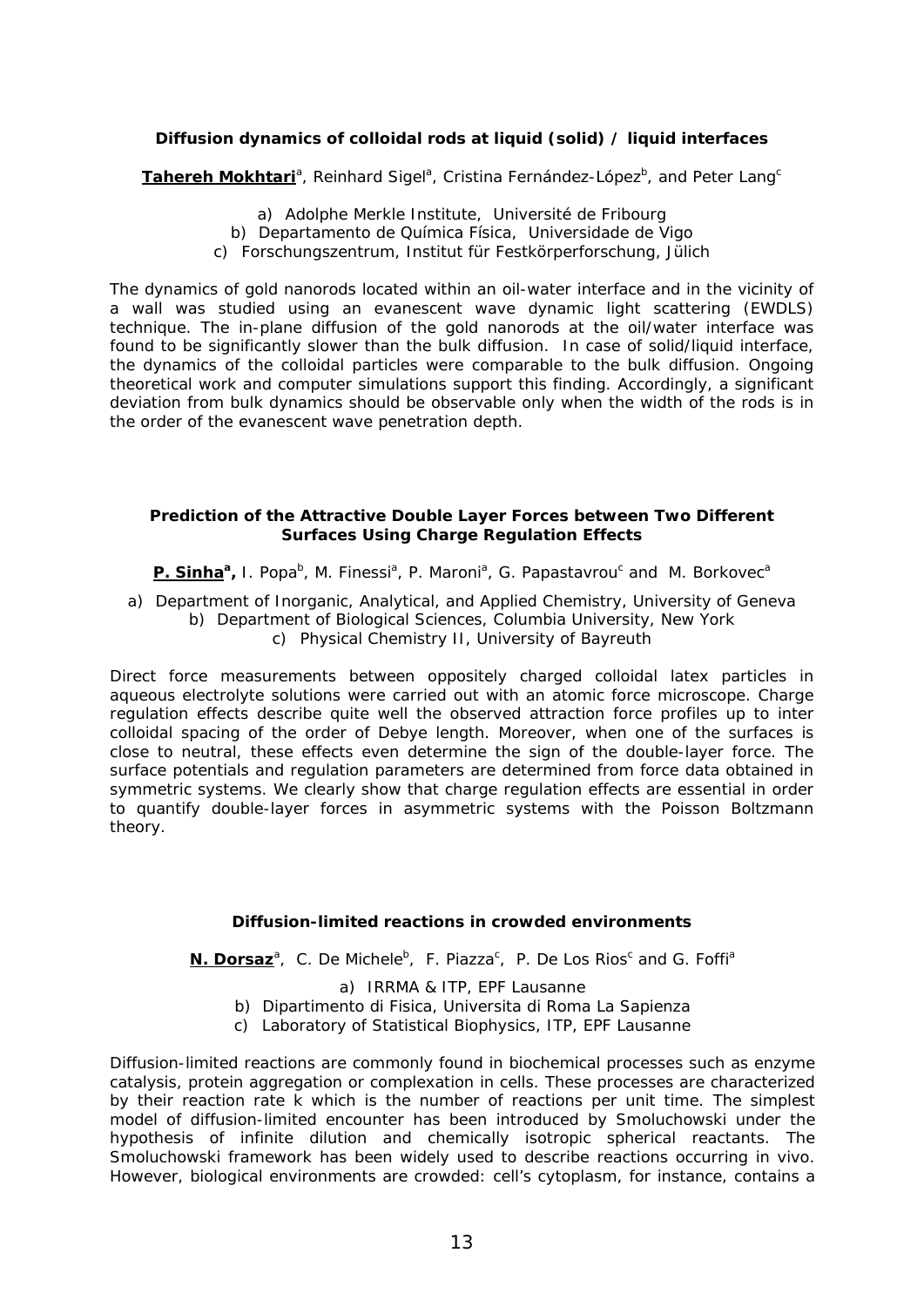large number of proteins, nucleic acids, and other smaller molecules that can occupy up to 30-40% of the available volume. Thus, crowding effects are expected to impact considerably on the thermodynamics and kinetics of biological processes occurring within the cell.

We propose a first extension of the Smoluchowski framework that incorporates excluded volume effects, adapting Event Driven Brownian Dynamics to the particular configuration of an absorbing sink located at the center of a spherical bounding box and substrate spherical particles that diffuse around and get absorbed. The simulation scheme is designed to keep the density of substrate particles constant by reinsertion of the particles at the spherical boundary. For large absorbers, the reaction rate k obtained from the simulations can be accounted for through a pressure correction to the Smoluchowski rate. However, reducing the sink size  $(R_s)$ , k is substantially depressed at intermediate packing and become even non-monotonic for  $R_s \ll 1$ . This saturation of the rate goes together a peculiar ordering of the diffusing particles in the vicinity of the absorbing center. A mean field analysis confirms that the  $R_s$  dependence of the rate is connected to an increasing competition between the diffusing particles when approaching a sink of smaller size. Finally, we show how the addition of an infinitesimal amount of non absorbing impurities can slow down dramatically the reaction.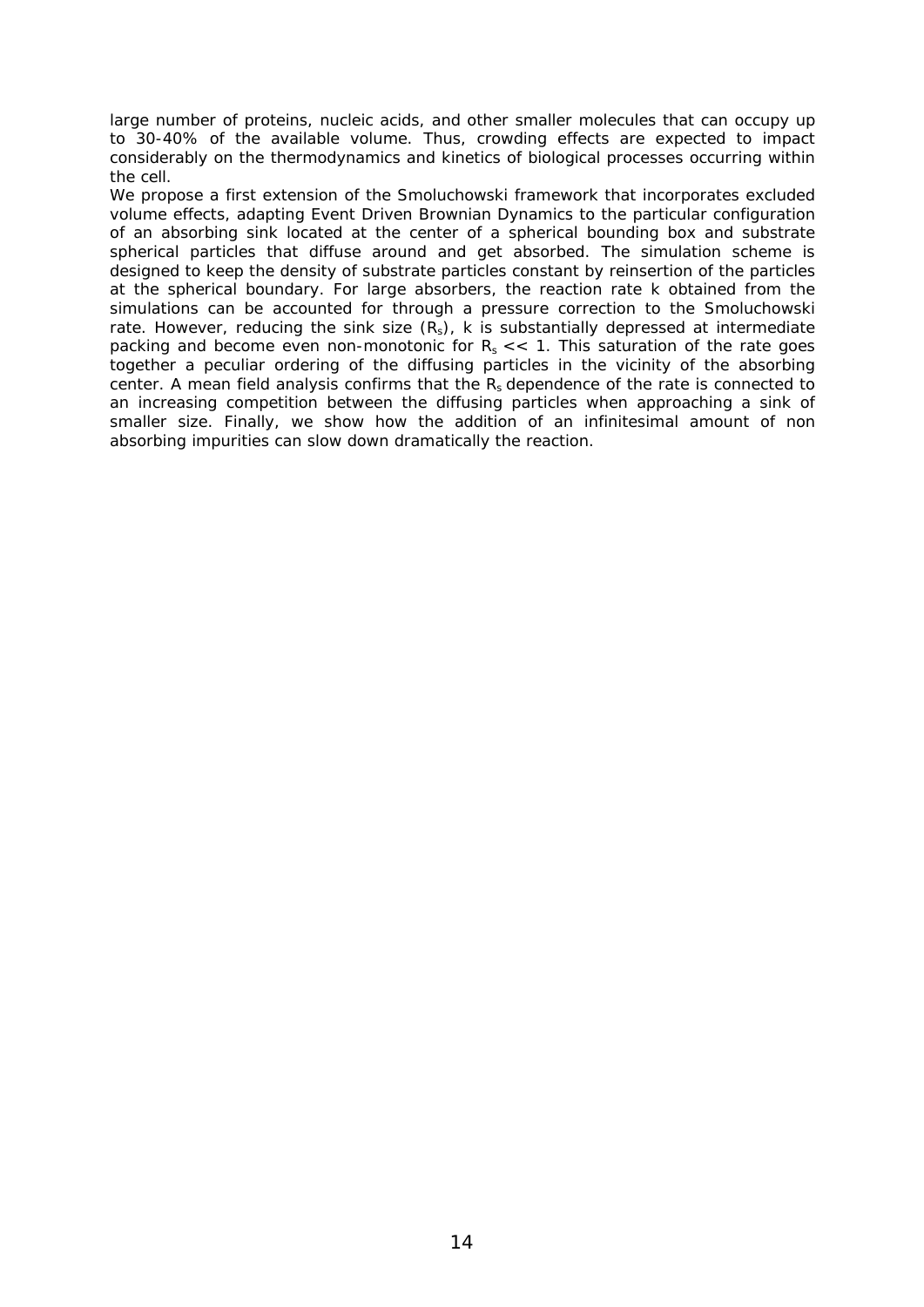## **Abstracts Posters**

## **Theme 1: Materials & Assembly**

## **T1-1: How membrane proteins act as gates for polymeric nanocontainers**

## **P. Tanner**, O. Onaca, P. Baumann, W. Meier, C.G. Palivan

Chemistry Department, University of Basel

We tested the permeability of the membrane by encapsulation of a second enzyme inside the core of the vesicles, such as lactoperoxidase and studied its in situ activity, when its substrate was added from the environment of the vesicles.

These protein gates open large applications for controlled drug delivery by playing with the possible combinations of encapsulated molecules and sensitivity to environmental stimuli.

It is well known that one important function of biological membranes is to physically separate the intracellular constituents from the extracellular environment. Cell membranes are made of three major components: lipids, proteins and sugars.

We are trying to mimic biological membranes with artificial membranes made of block copolymers. Polymer membranes we are studying are made of the triblock copolymer PMOXA-PDMS-PMOXA (poly-2-methyl-2-oxazoline-poly(dimethylsiloxane)-poly-2-methyl-2-oxazoline). PMOXA-PDMS-PMOXA forms vesicular structures, and by reconstitution of membrane proteins, such as OmpF or FhuA we are able to create gates for molecules that do not passively diffuse across the polymer membrane. These channels allow the penetration of small molecules, up to 600 Da inside the aqueous cavity of the nanocontainers, without destroying the polymer membrane.

## **T1-2: Synthesis and Characterization of New Polyurea Elastomers by Sol-Gel Chemistry**

## **A. Sanchez-Ferrer**<sup>a</sup>, D. Rogez<sup>b</sup>, P. Martinoty<sup>b</sup>

a) Food & Soft Materials Science, ETH Zürich b) Institute Charles Sadron, UPR 22 CNRS, Strasbourg

Polyurea chemistry is a relatively new synthetic process, similar to that used for the synthesis of polyurethanes. But unlike the polyurethanes, polyureas do not require a catalyst to accelerate the chemical reaction, due to the high nucleophilicity of amines. Polyurea chemistry is the result of a chemical reaction between a polyisocyanate and a polyamine to form urea groups that can interact by hydrogen bonding. Polyurea systems have better resistance to high pH, far superior thermal properties and an extremely higher melting point than the hybrids or polyurethane systems.

In this work, the synthesis of a new kind of polyurea elastomers by sol-gel chemistry is presented, where the reactivity of the amino-terminated polymers is reduced by the capping of the amines by reaction with ketones. This process allows controlling the gel time from seconds to minutes or hours. Upon drying the gel, an elastomeric films of defined thickness is obtained.

The resulting systems have been studied in terms of their mechanical properties and thermal stability, showing that the urea-crosslinking density and the architecture of the amino-terminated building block play an important role in their elastomeric behavior. This new type of elastomers combines the mechanical properties of physical and chemical networks.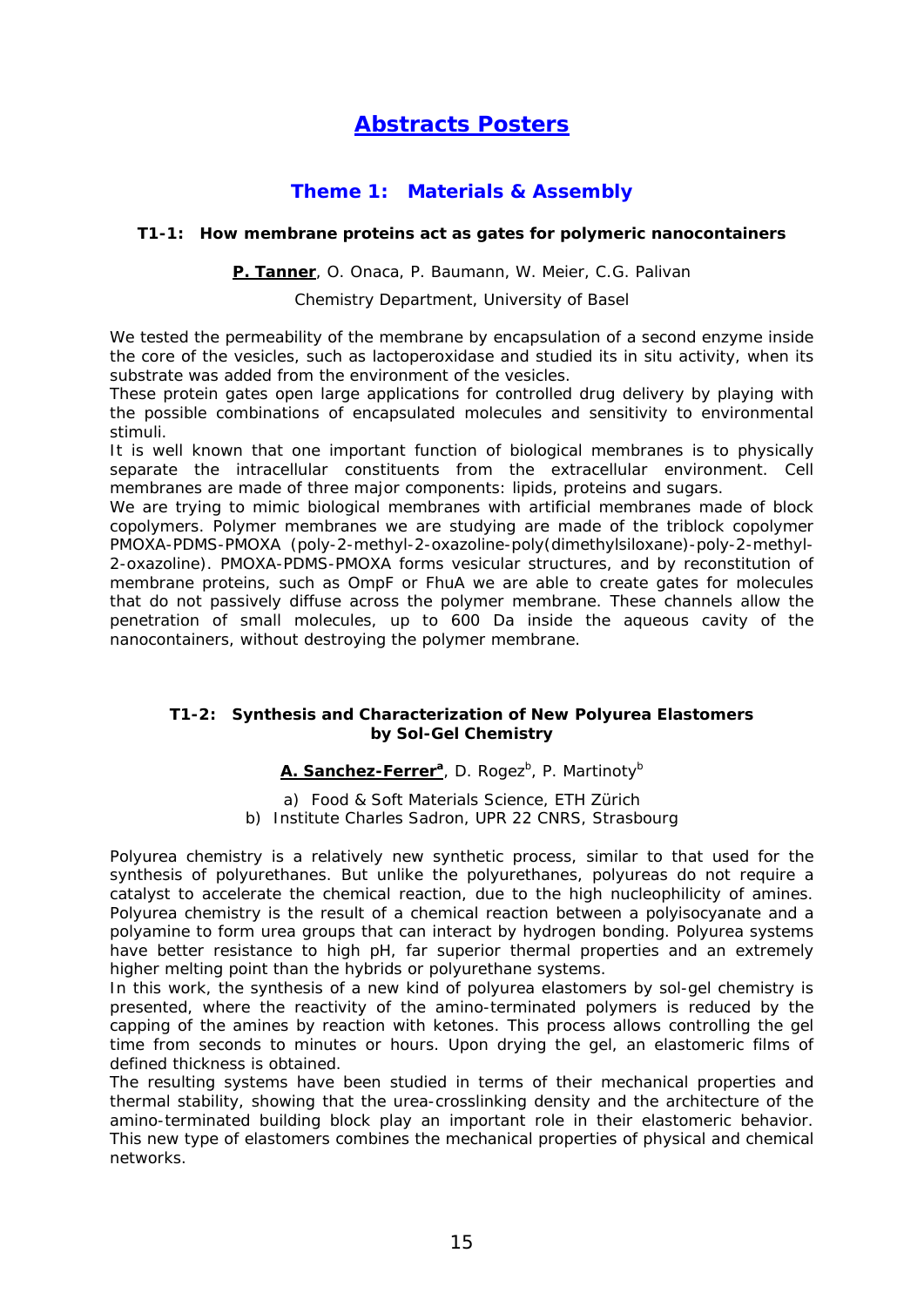## **Theme 2: BioPhysics**

## **T2-1: Nanomechanical analysis of human cells exposed to the photo-oxidative stress**

**A. Sienkiewicz<sup>a</sup>, K. Pierzchala<sup>a</sup>, M. Lekka<sup>b</sup>, B. Vileno<sup>a</sup>, and L. Forró<sup>a</sup>** 

a) Laboratory of Nanostructures and Novel Electronic Materials, EPF Lausanne b) The Henryk Niewodniczanski Institute of Nuclear Physics, Polish Academy of Sciences, Krakow

Change in cell stiffness is a new characteristic of living cells exposed to various kind of stress. Using atomic force microscopy (AFM), we report the stiffness of live human cells, including fibroblasts, glioblastoma, bladder and melanoma cells exposed to the photooxidative stress generated in the presence of selected nano-structured photo-catalysts. The AFM experimental setup enabled us to generate the oxidative stress on living cells in situ, in a liquid-cell of the AFM scanner. We used low concentrations of nano-engineered particles (~10-6 M for fullerols and 0.05 - 0.5 ug/mL for nanoTiO2), as well as low intensities (~10 mW/cm2) of visible light (fullerols) and UV-A (nanoTiO2) illuminations. For cells exposed to the photo-oxidative stress, the AFM force spectroscopy revealed a marked drop in cell stiffness, which scaled with exposure to the deleterious action of ROS. These results point to the cytoskeleton reorganization occurring in mammalian cells at early stages of exposure to the nanoparticles-mediated photo-oxidative stress

## **T2-2: Probing the Glycocalyx with Photonic Force Microscopy**

## **Nissanka S. Wickremasinghe**, Sylvia Jeney, László Forró

## Laboratoire de Physique de la Matière Complexe, EPF Lausanne

The glycocalyx is a 3-D mesh of membrane-bound polysaccharides that envelop cell membranes externally. Depending on the type of cell, the glycocalyx can range from  $\sim$ 0.3 um to  $\sim$ 4.5 um in thickness. It is particularly thick in cells that are exposed to mechanical stress such endothelial and epithelial cells. In addition to its protective functions, the glycocalyx has also been shown to be important in mechanotransduction, hemostasis, cell-signaling, and blood cell-vessel wall interactions. It is also thought to play a role in a number of diseases such as diabetes, ischemia/reperfusion, and atherosclerosis. Due to its delicate composition, reliably imaging the glycocalyx and assessing its functionality has proved to be challenging.

With Photonic Force Microscopy (optical tweezers with back focal interferometric position tracking), we can probe the diffusion of sub-micron scale beads in 3D with micro-second time resolution and can also obtain 3D potential profiles encountered by the bead. With this technique, we are able to routinely probe the diffusive behavior of such a bead when in close proximity to a boundary surface, and have found very good agreement with theoretical predictions as given by Faxan's and Brenner's laws, for passive surfaces.

In this study, we have used PFM to probe, compare and contrast the glycocalyx influenced surface diffusion on cell surfaces of 2 types of human bladder epithelial cells: HCV29 (nonmalignant transitional epithelial cells of the ureter) and T24 (transitional cancer cells of the urine bladder). The glycocalyx is an important part of these cells as it protects them from the otherwise caustic environment that is the urinary bladder. We have also measured the interaction potentials of the surfaces in each of these cells.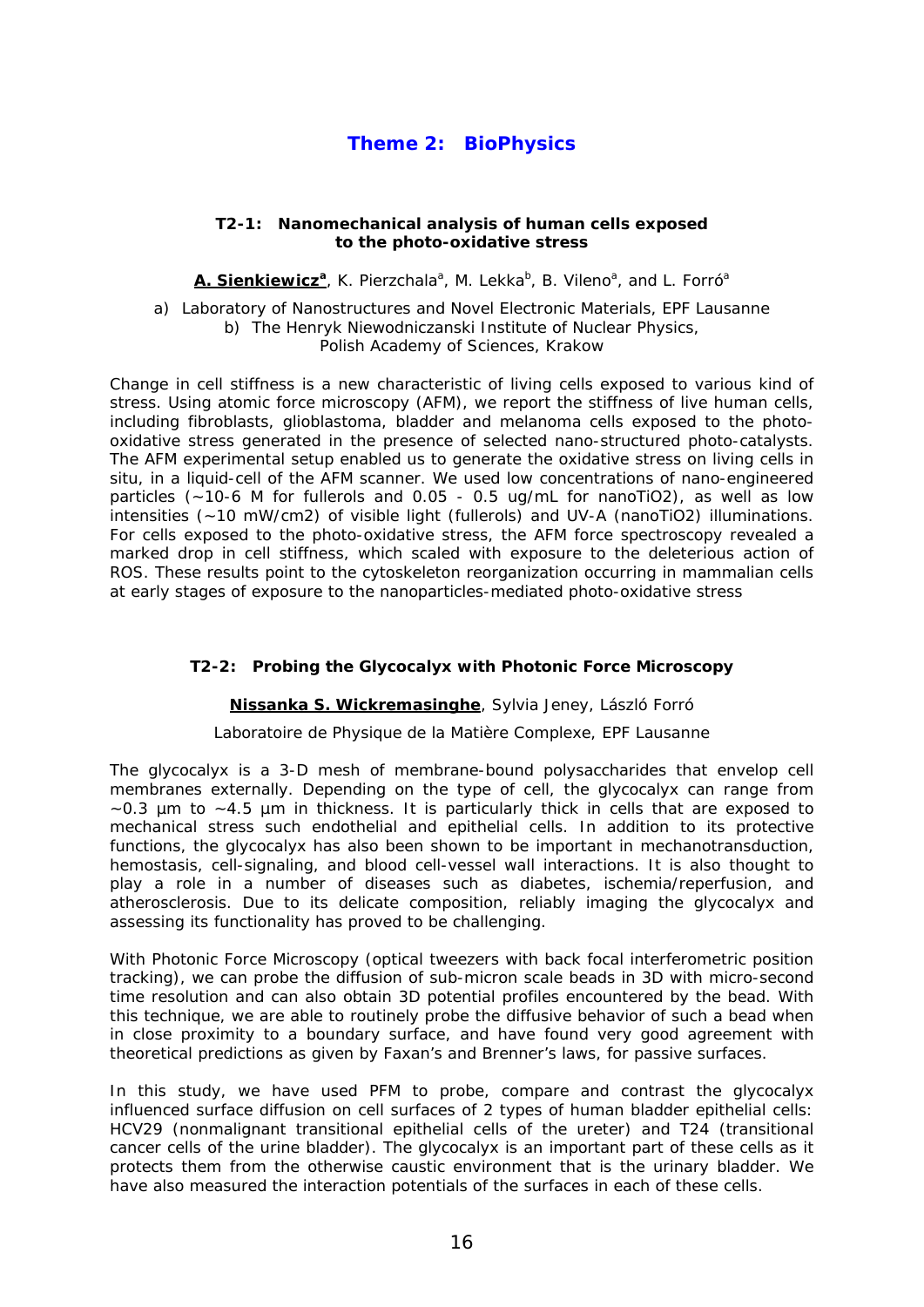## **T2-3: Statistical Analysis Study of Aβ 42 Amyloid Fibril using Atomic Force Microscopy**

**Jaesun Jeong**<sup>a</sup>, Annalisa Ansaloni<sup>b</sup>, Hilal A. Lashuel<sup>b</sup>, Raffaele Mezzenga<sup>c</sup>, Giovanni Dietler<sup>a</sup>

- a) Laboratoire de Physique de la Matière Vivante, EPF Lausanne
- b) Laboratory of Molecular Neurobiology and Functional Neuroproteomics, EPF Lausanne c) Food & Soft Materials Science, Institute of Food, Nutrition & Health, ETH Zürich

Amyloid plaques in the human brain are a well known manifestation of Alzheimer's disease. The major component of amyloid plagues is the fibrillar self-assembled amyloid  $\hat{I}^2$ -protein (A $\hat{I}^2$ ). Many research groups proposed models for the amyloid fibril formation at each stage of fibrillogenesis, from soluble monomer to insoluble mature fibril. However there is still a lack of systematic statistical analysis of A $\hat{I}^2$ . In this work, we visualize the AÎ<sup>2</sup>1-42 fibrillogenesis at sequential incubation time and examine their structural behavior depending on the different substrate (HOPG/Mica) using atomic force microscopy. The determination of the flexibility and dimensions of the fibrils combined with the statistical polymer physics theory permit us to suggest a model for AÎ<sup>2</sup>1-42 fibril behaviors. The proposed model may be of general applicability to AÎ<sup>2</sup>1-42 fibril formation, and highlights the distinct flexibility of fibril depending on the maturation time.

## **T2-4: Manipulation of single supercoiled DNA molecules using Atomic Force Microscopy**

## L. Alonso<sup>a</sup>, G. Dietler<sup>a</sup> and S, Kasas<sup>a,b</sup>

a) Institut de Physique des Systèmes Biologiques, EPF Lausanne b) Département de Biologie Cellulaire et de Morphologie, Université de Lausanne

Although the hereditary information is encoded in the primary sequence of the genetic material, much of the regulatory information of DNA is hidden in its topology and geometry in the cell. DNA supercoiling and knotting are important for DNA packaging within all cells, however this impairs the well behavior of multiples cellular processes such as replication and transcription, which involve helical winding, strand separation, and movement along the DNA. The steric and topological problems associated with supercoiling can be studied with numerous different tools among which scanning probe microscopy is a very promising one because of its capability to image, on line and with a high resolution, biological samples in nearly physiological conditions.

In this work we studied the way enzymes and drugs interact with DNA molecules by using Atomic Force Microscopy (AFM). Especially we have centered our studies on human Type II DNA topoisomerases (Top2), which are essential and ubiquitous enzymes that perform important intracellular roles in chromosome condensation and segregation, and in regulating DNA supercoiling. We will present real time movies showing how the topo II relaxes DNA. In addition we will present AFM images showing the way DNA changes its topology after being exposed to intercalating agents. We hope that this new methodology will unveil some of the still the poorly known DNA-proteins and drugs interaction.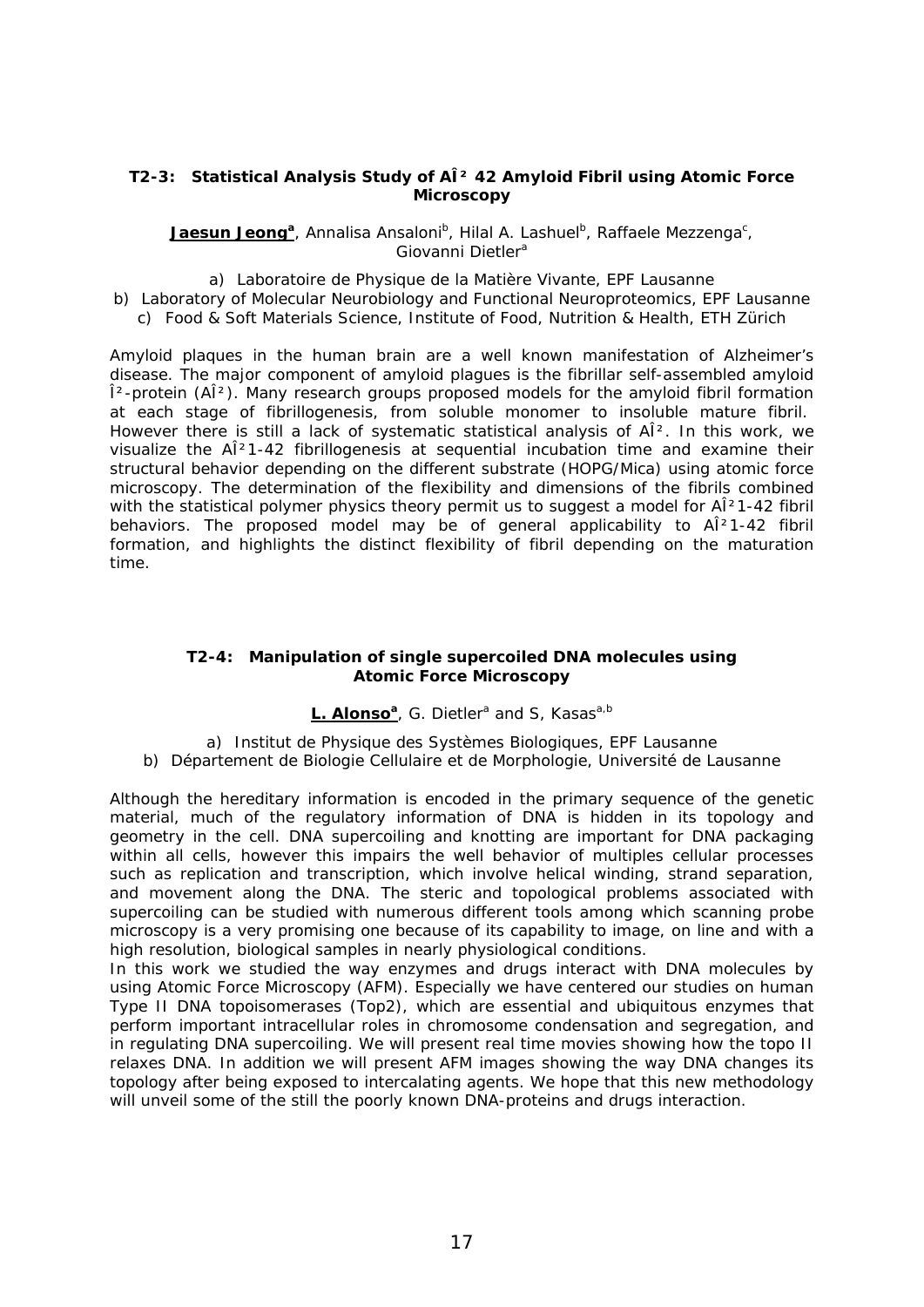## **T2-5: Imaging and force spectroscopy on biological samples at LT and in UHV**

**A. Cerreta<sup>a</sup>,** D. Vobornik<sup>a</sup>, G. Di Santo<sup>b</sup>, V. Prokhorov<sup>c</sup>, G. Dietler<sup>a</sup>

a) Institut de Physique des Systèmes Biologiques, EPF Lausanne

b) LSM Unit - Laboratory Micro & Nano Carbon - Surface Science Division,

Sincrotrone Trieste S.C.p.A.

c) Shemyakin-Ovchinnikov Institute of Bioorganic Chemistry,

Russian Academy of Sciences, Moscow

We performed imaging and force spectroscopy measurements on biological molecules (mainly dsDNA) in Ultra-High Vacuum (UHV) and at Low Temperature (LT). Experiments have been done by means of FM-AFM. We collected images of our samples varying the range of the tip-sample interaction forces and we tested several kinds of probes. We acquired Frequency shift vs. distance curves along the molecules, in order to derive local information about forces and interaction energy. We show preliminary results about: 1) the possibility of increasing the imaging resolution by setting properly the range of forces, 2) the observed heterogeneity of force curves along DNA.

## **T2-6: Photonic Force Microscopy**

**M. Grimm<sup>a,b</sup>, R. Koszali<sup>c</sup>, A. Doyon<sup>a</sup>, F. Mor<sup>b</sup>, S. Jeney<sup>a,b</sup>** 

a) Biozentrum der Universität Basel b) Institute of Condensed Matter Physics, EPF Lausanne c) Institute for Information and Communication Technologies, HEIG-VD, Yverdon-les-Bains

Photonic Force Microscopy (PFM) is based on optical trapping and interferometric particle detection. It allows manipulation and multidimensional characterization of soft samples at the nanoscale, like living cells, polymer solutions and other kinds of fluids, viscous and elastic matter. Our user-friendly and compact prototype includes a powerful visualization and analysis software.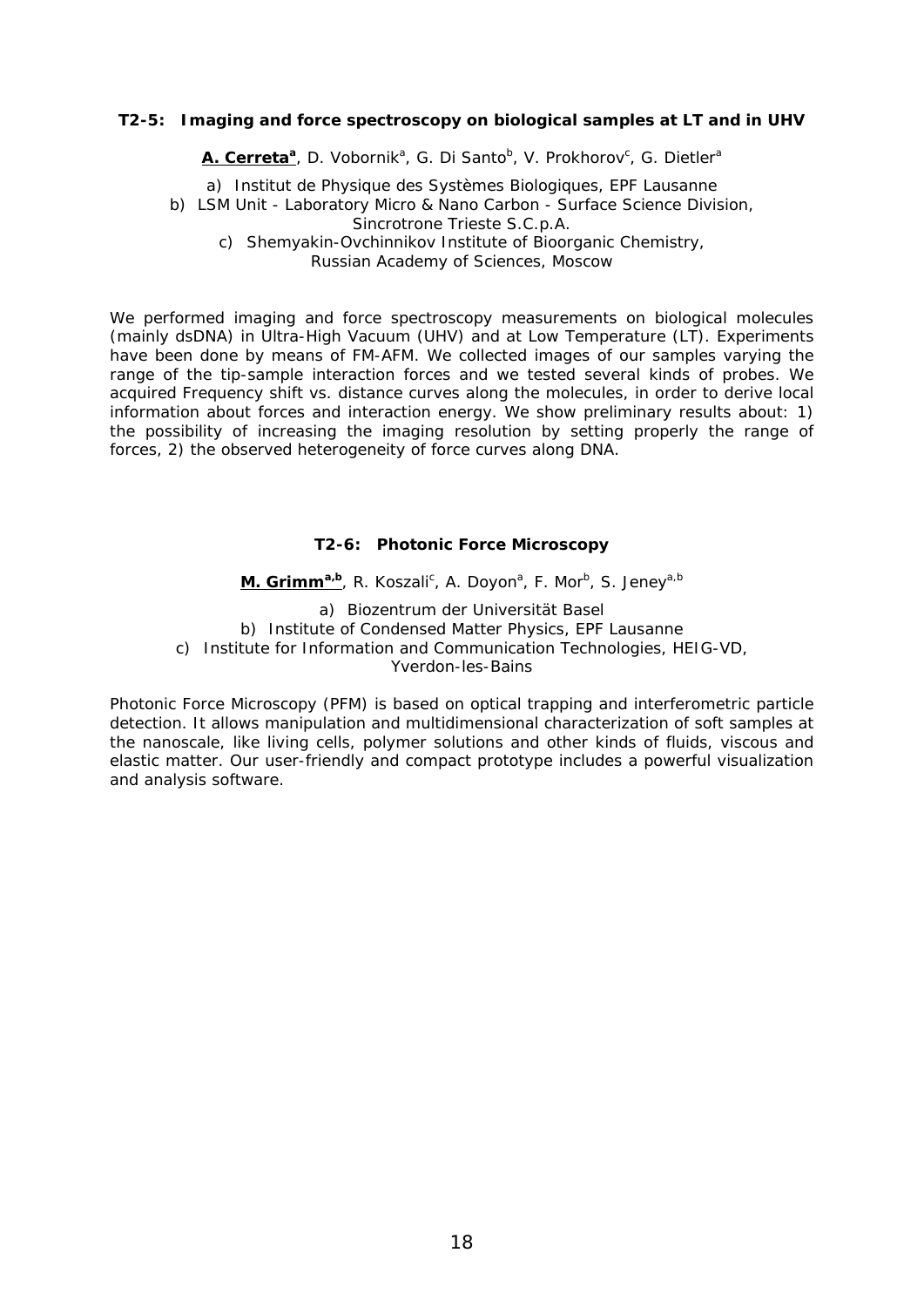## **Theme 3: Colloids & Polymers**

## **T3-1: Non-linear response of dipolar colloidal gels**

## **Patrick Ilg** and Emanuela Del Gado

#### Polymer Physics, Department of Materials, ETH Zürich

Dipolar colloids can be made to gel by forming a reversible but persistent network of chain-like structures. Using the model of charged soft dumbbells in molecular dynamics simulations, we find that, under the effect of an external electric field, this gel displays a highly non-linear electrical susceptibility. We show that this is due to the fact that a strong enough field make the system switch from a network to a structure of bundling chains. Such dramatic structural transformation upon applying external fields could allow the control of the mechanical and electrical response of these complex fluids, pointing to new applications of dipolar colloids as smart materials.

## **T3-2: A numerical study on 2 component colloidal gels**

## **F. Varrato** and G. Foffi

## IRRMA & ITP, EPF Lausanne

A study of 2-components colloidal gels obtained using MD quench simulations is presented. The DNA-coated colloids are used as model. The two species are characterized by their relative concentrations c1 and c2 and a difference in the coupling explicit in the potential interaction, so that only colloids of the same specie feel a shortranged attraction. The structures of the gel-like arrested systems are discussed and the conditions for obtaining a percolation of none, one or both the species are studied for systematic variations of c1, c2 and total packing fractions

## **T3-3: Effective forces in square well and square shoulder fluids**

## **D. Fiocco**, G. Pastore and G. Foffi

## IRRMA & ITP, EPF Lausanne

We derive an expression of the effective force between a pair of macrospheres immersed in a sea of microspheres, in the case where the interaction between the two unlike species is assumed to be a square well or a square shoulder of given range and depth (or height). This formula extends a similar one developed in the case of hard core interactions only. Some qualitative features of such effective force and the resulting phase diagram are then analysed in the limit of no interaction between the small particles. Force profiles are then obtained by means of the integral equation theory combined with the superposition approximation and Monte Carlo simulations.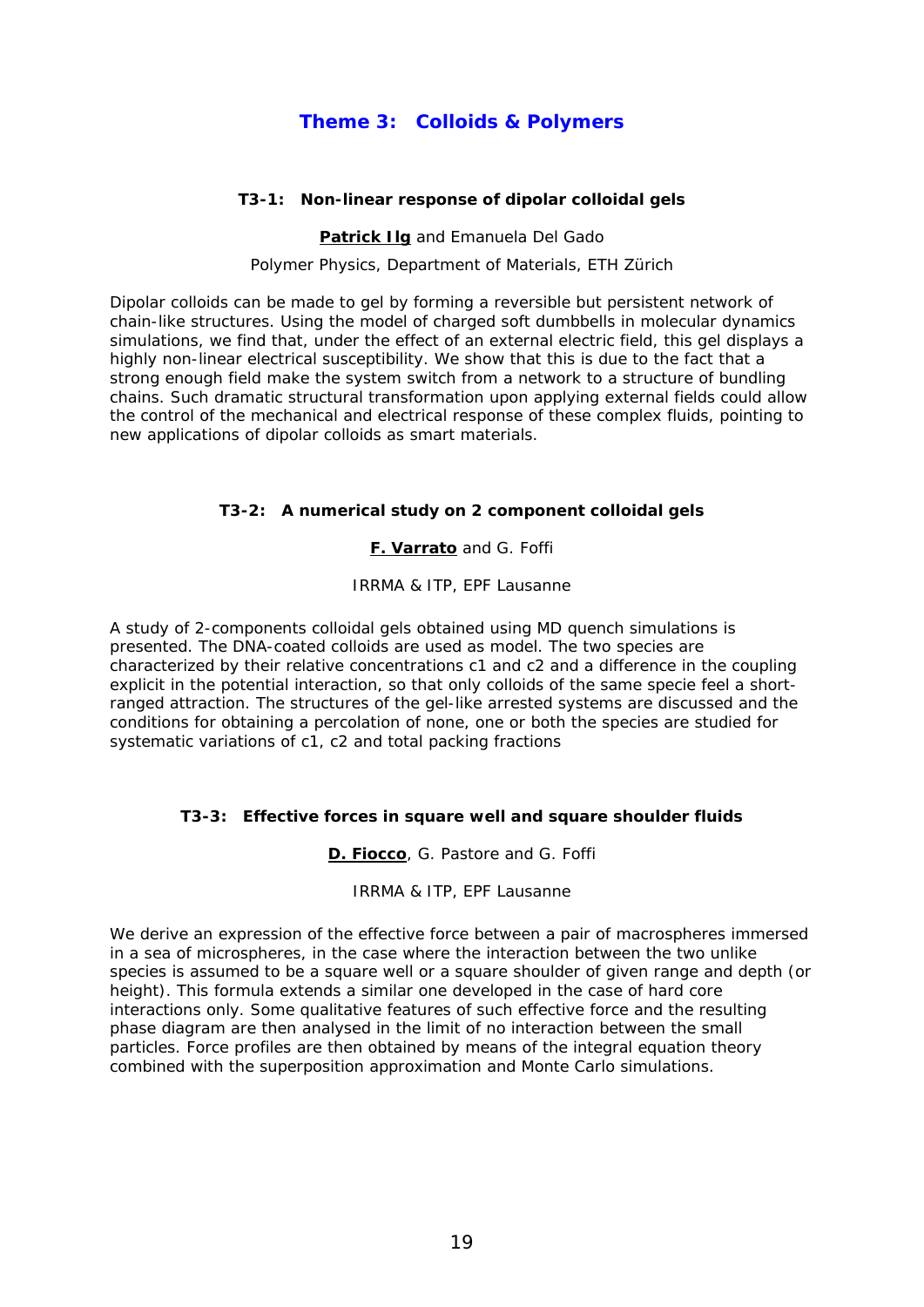## **T3-4: Crystal structure of highly concentrated, ionic microgel suspensions studied by small angle X-ray scattering**

## **U. Gasser**<sup>a</sup> and A. Fernandez-Nieves<sup>b</sup>

a) Laboratory for Neutron Scattering, ETH Zürich & Paul Scherrer Institut b) School of Physics, Georgia Institute of Technology, Atlanta

We present a small angle X-ray scattering study of the crystal structure formed by pHsensitive poly(2-vinylpyridine) microgel particles with 5 wt% of cross-linker. We focus on highly swollen particles and explore concentrations ranging from below close packing to well above close packing, where the particles are forced to shrink or interpenetrate. The crystal structure found from poly- as well as mono-crystalline domains is random hexagonally close packed, as also observed in hard spheres.

## **T3-5: Depletion interactions in charged, aqueous colloid/polymer-mixtures**

## K. van Gruijthuijsen<sup>a</sup>, R. Tuinier<sup>b</sup>, P. Schurtenberger<sup>a</sup>, A. Stradner<sup>a</sup>

a) Adolphe Merkle Institute, University of Fribourg b) DSM Research, ACES

Food and materials sciences have started to enormously profit from parallel developments in soft matter physics. Especially insight into model systems without specific interactions, like hard spheres, charged spheres, and ideal polymers, can easily be extrapolated to their industrial counterparts. In mixtures of these model components, steric exclusion of the polymer from an area around the colloid results in an attractive colloid-colloid interaction potential, the so-called depletion attraction. Theoretical models to predict depletion-induced phase behaviour apply both to organic model systems, as well as to mixtures of natural ingredients. In a next step towards reality's complexity we introduce electrostatic repulsions between the colloids, creating an interesting playing field to study phenomena like phase separation, transient gelation, and more exotic cluster formation. We systematically vary salt concentration and polymer size to cover a series of ratios between the ranges of attraction and repulsion.

## **T3-6: Influence of superplasticizers on cement suspensions**

## **Lucia Ferrari**, Mohsen Ben-Haha, Josef Kaufmann, Frank Winnefeld

## EMPA, Swiss Federal Laboratories for Materials Testing and Research, Laboratory for Concrete/Construction Chemistry, Duebendorf

Superplasticizers are chemical admixture usually applied to cement suspensions in order to improve their rheological properties. Despite many studies have been performed on them, their working mechanisms are not fully understood yet. Here we present a reading of the phenomenon which explains how the main effect of addition of superplasticizers to a suspension is to avoid precipitation of small particles on larger size colloids. These fine particles well-dispersed in the suspension fill the space between one big colloid and the other, avoiding their adhesion and allowing less friction among them. The theory is supported by experimental results obtained with atomic force microscopy (AFM), which shows different dispersion forces according to the charge of the particles, and with environmental scanning electron microscopy ESEM), which directly illustrates the decreasing of precipitation in presence of superplasticizers.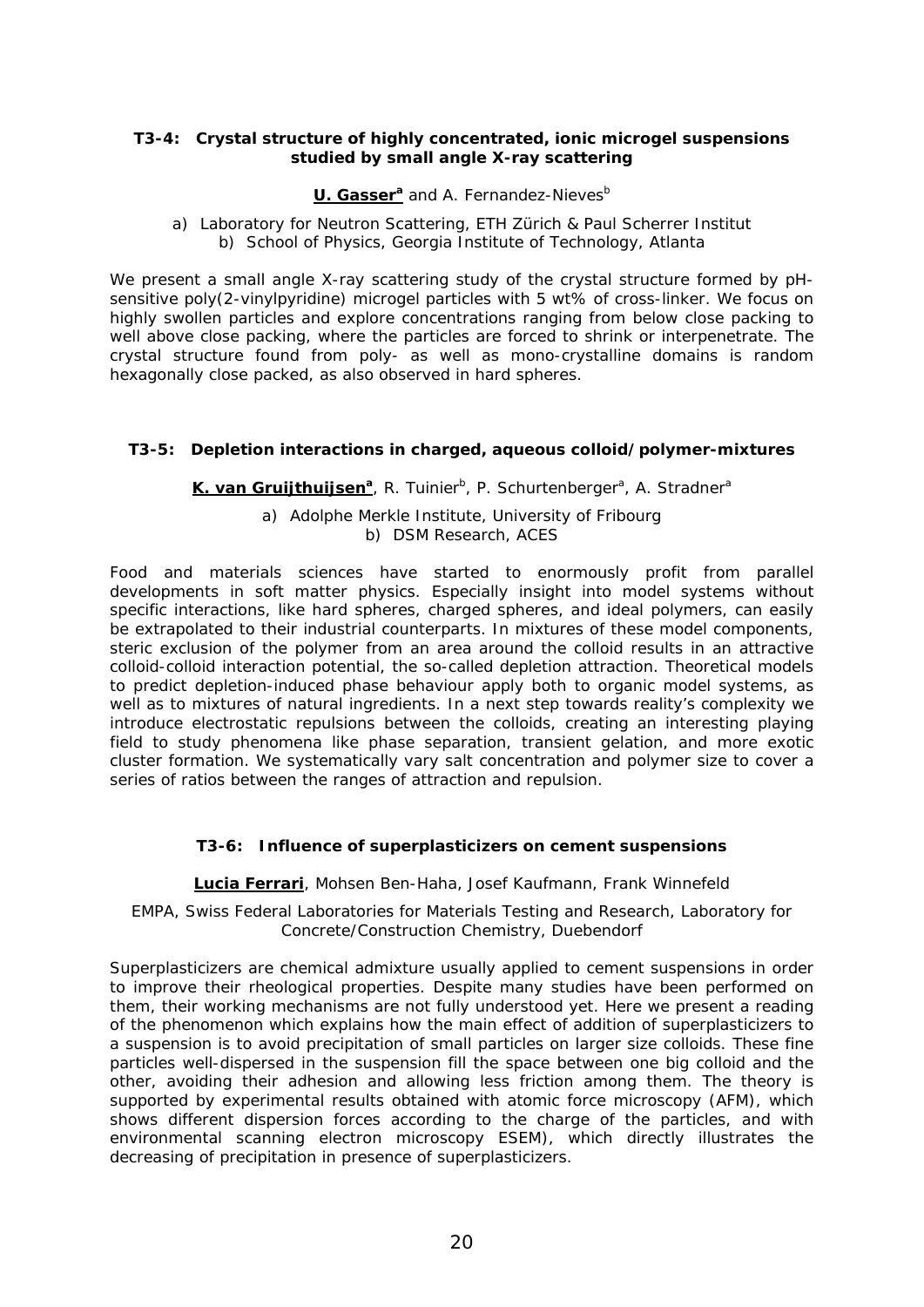## **T3-7: Comparison of two cationic polymer architectures on the flocculation of negatively charged latex particles**

## **D. Palomino**<sup>a</sup>, D. Hunkeler<sup>b</sup>, S. Stoll<sup>a</sup>

## a) F.-A. Forel Institute, Group of Environmental Physical Chemistry, University of Geneva b) Aqua+TECH Specialties, 1283 La Plaine

Our study point out the differences between the flocculation and the salt induced destabilization mechanisms. At optimal polymer dosage, the flocculation rate constants are significantly larger than the aggregation rate constant obtained with salt i.e. when charge screening has reached its optimal effect. The structure of the polymer is shown to play a significant role on the kinetics of flocculation, floc characteristics, and the range of concentration over which flocculation occurs. Optimal polymer dosage concentration is higher for the branched polymer which exhibits a greater flocculation rate constant, whereas the linear polymer is shown to have a larger concentration domain of use.

## **T3-8: Stimuli Responsive Dendronized Polymer: Large Mechanical Response Induced by Ionic Strength**

P. Maroni<sup>a</sup>, I. Popa<sup>a</sup>, B. Zhang<sup>b</sup>, A. D. Schlüter<sup>b</sup>, M. Borkovec<sup>a</sup>

a) Department of Inorganic, Analytical, and Applied Chemistry, University of Geneva b) Department of Materials, Institute of Polymers, Swiss Federal Institute of Technology

The capability of tuning mechanical properties of single polymer chain via external stimuli might represent a significant step toward their use as components in molecular machines.

In this work, mechanical properties of a new type of polymethacrylate-based dendronized polymers terminated with amine groups of different generations (PGn,  $n = 1-4$ ) were studied with single molecule force spectroscopy. Our measurements show that the elastic properties of PG2, PG3 and PG4 change with the ionic strength. In particular, the chains soften strongly when the salt concentration is increased.

## **T3-9: Polyelectrolyte Behavior as a Function of pH, Salt Valency and Concentration. Monte Carlo Simulations.**

## **F.Carnal** and S. Stoll

F.-A. Forel Institute, Group of Environmental Physical Chemistry, University of Geneva

Acid/base and conformational properties of a weak polyelectrolyte chain surrounded by explicit ions are investigated using Monte Carlo simulations. Parameters such as the pH, salt valency or salt concentration play a key role in the titration process. The competition between attractive and repulsive, long-range and local electrostatic interactions leads to a heterogeneous distribution of charges and ions along the polyelectrolyte backbones. Focusing on trivalent salt, complex electrostatic interactions with chains occur leading to collapsed structures. The deprotonation process is promoted by the increase of salt concentration, which is also observed with monovalent salt particles.